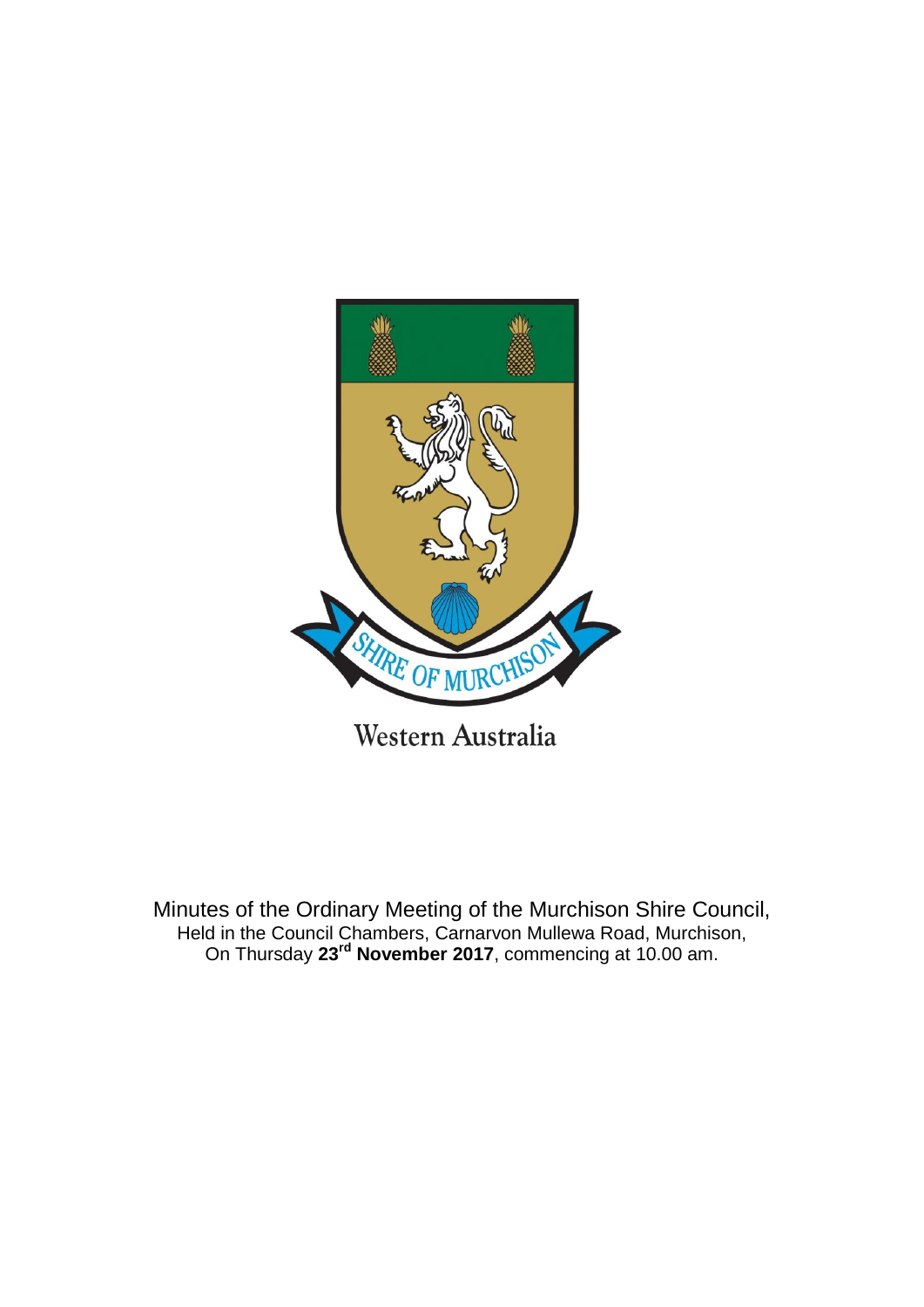| 1 <sub>1</sub> | DECLARATION OF OPENING/ANNOUNCEMENT OF VISITORS 3                                           |    |
|----------------|---------------------------------------------------------------------------------------------|----|
| 2.             | RECORD OF ATTENDANCE/APOLOGIES/LEAVE OF ABSENCE 3                                           |    |
| 3.             | RESPONSE TO PREVIOUS PUBLIC QUESTIONS TAKEN ON NOTICE 3                                     |    |
| 4.             |                                                                                             |    |
|                | 4.1                                                                                         |    |
| 5.             |                                                                                             |    |
| 6.             |                                                                                             |    |
| 7.             | NOTICE OF ITEMS TO BE DISCUSSED BEHIND CLOSED DOORS 3                                       |    |
| 8.             |                                                                                             |    |
|                | 8.1                                                                                         |    |
| 9.             | ANNOUNCEMENTS BY PRESIDING PERSON WITHOUT DISCUSSION4                                       |    |
| 10.            |                                                                                             |    |
| 11.            |                                                                                             |    |
| 12.            |                                                                                             |    |
| 13.            |                                                                                             |    |
|                | 13.1                                                                                        |    |
|                | 13.2                                                                                        |    |
| 14.            | 14.1                                                                                        |    |
|                | 14.2                                                                                        |    |
| 15.            |                                                                                             |    |
| 16.            |                                                                                             |    |
|                | 16.1                                                                                        |    |
|                | 16.2<br>Accounts Paid during the period since the last list was adopted/endorsed by Council | 10 |
| 17.            |                                                                                             |    |
|                | 17.1                                                                                        |    |
| 18.            |                                                                                             |    |
|                | 18.1<br>18.2                                                                                |    |
|                | 18.3                                                                                        |    |
| 19.            |                                                                                             |    |
| 20.            |                                                                                             |    |
| 21.            |                                                                                             |    |
| 22.            |                                                                                             |    |
| 23.            |                                                                                             |    |
|                |                                                                                             |    |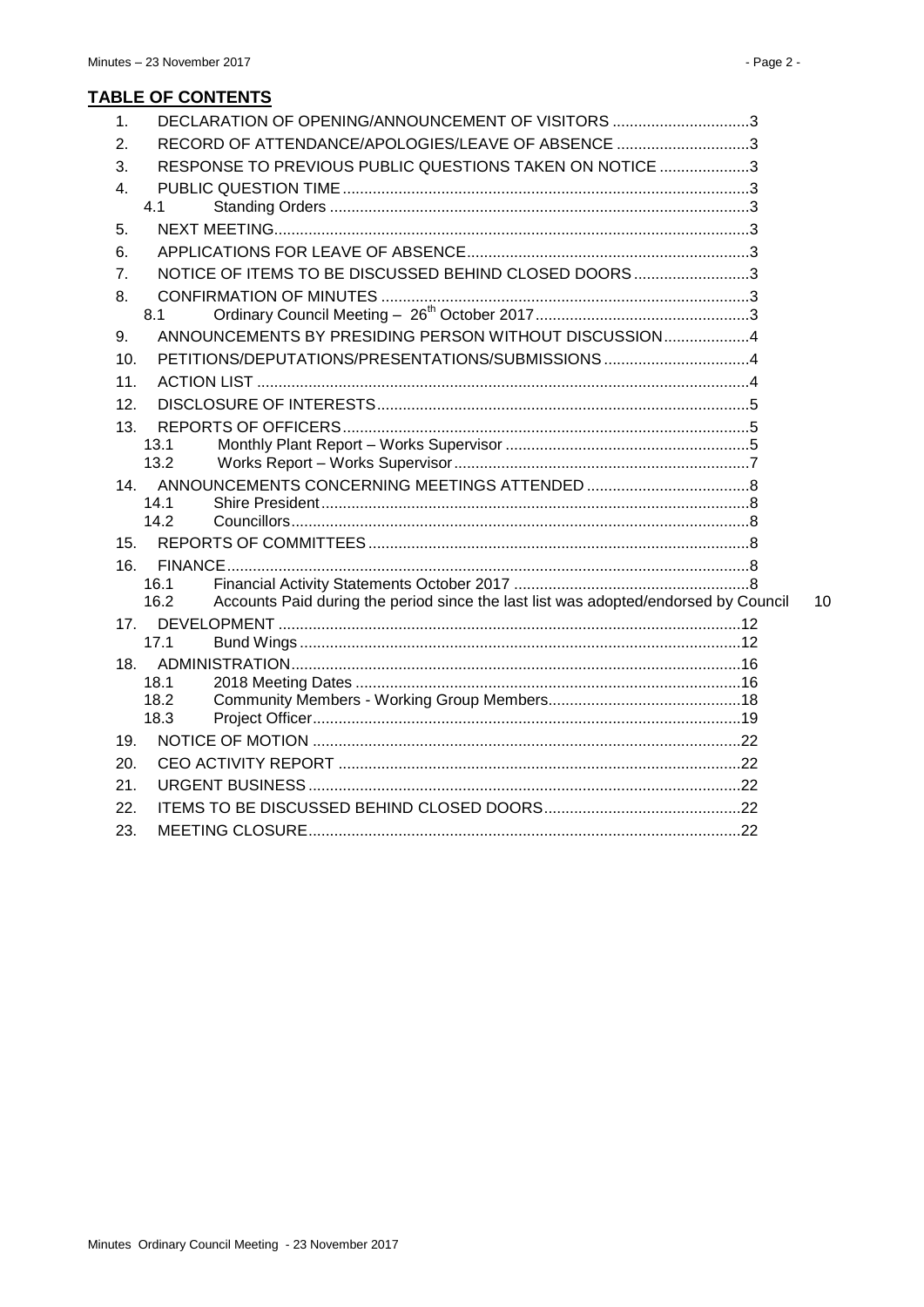# <span id="page-2-0"></span>**1. DECLARATION OF OPENING/ANNOUNCEMENT OF VISITORS**

The President declared the meeting open at 10:00am

## <span id="page-2-1"></span>**2. RECORD OF ATTENDANCE/APOLOGIES/LEAVE OF ABSENCE**

President R Foulkes-Taylor Deputy A Whitmarsh Cr E Foulkes-Taylor Cr G Mead Cr Q Fowler Cr P Squires

**Staff** Peter Dittrich – CEO Brian Wundenberg – Works Supervisor Ina Edwardson- DCEO

#### <span id="page-2-2"></span>**3. RESPONSE TO PREVIOUS PUBLIC QUESTIONS TAKEN ON NOTICE** Nil.

# <span id="page-2-3"></span>**4. PUBLIC QUESTION TIME**

Nil

# <span id="page-2-4"></span>**4.1 Standing Orders**

| <b>Council Decision:</b><br><b>Moved: Councillor P Squires</b>       |          | Seconded: Councillor A Whitmarsh |
|----------------------------------------------------------------------|----------|----------------------------------|
| That the following Local Law-Standing Orders 2001 be stood down:     |          |                                  |
| 8.2 Limitation on the number of speeches<br>8.3 Duration of speeches |          |                                  |
| Carried                                                              | For: $6$ | Against: 0                       |

# <span id="page-2-5"></span>**5. NEXT MEETING**

16 December 2017 at 10:30am

# <span id="page-2-6"></span>**6. APPLICATIONS FOR LEAVE OF ABSENCE**

Nil

#### <span id="page-2-7"></span>**7. NOTICE OF ITEMS TO BE DISCUSSED BEHIND CLOSED DOORS** Nil

# <span id="page-2-8"></span>**8. CONFIRMATION OF MINUTES**

# <span id="page-2-9"></span>**8.1 Ordinary Council Meeting – 26th October 2017**

### **Background:**

Minutes of the Ordinary Meeting of Council have previously been circulated to all Councillors.

### **Recommendation:**

That the minutes of the Ordinary Council meeting held on 26<sup>th</sup> October 2017 be confirmed as an accurate record of proceedings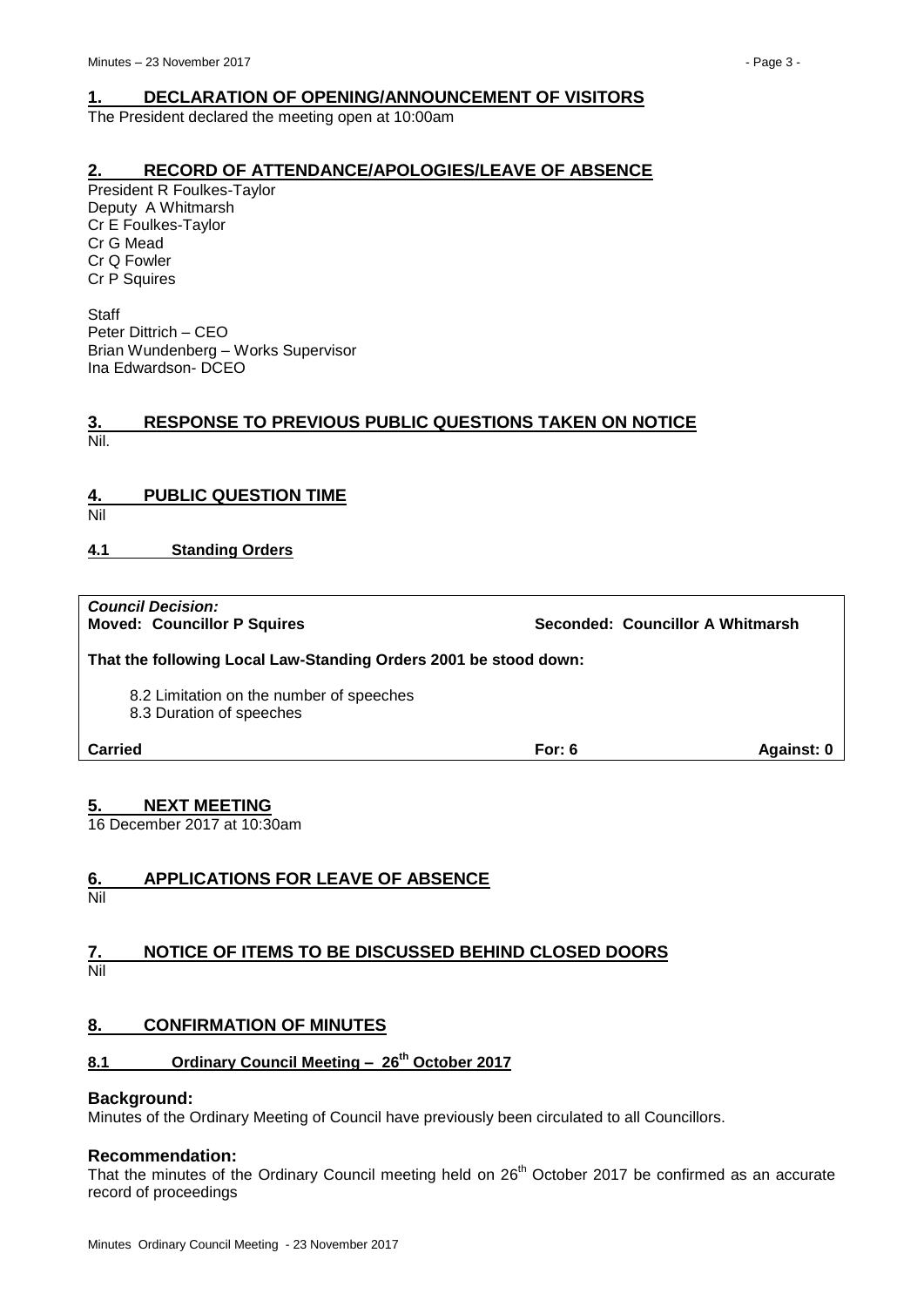#### **Voting Requirements:**

Simple majority

#### *Council Decision:* **Moved: Councillor E Foulkes-Taylor Seconded: Councillor G Mead**

That the Minutes of the Ordinary Council meeting of 26th October 2017 be confirmed as an accurate record of proceedings.

#### <span id="page-3-0"></span>**9. ANNOUNCEMENTS BY PRESIDING PERSON WITHOUT DISCUSSION** Nil

# <span id="page-3-1"></span>**10. PETITIONS/DEPUTATIONS/PRESENTATIONS/SUBMISSIONS**

Presentation by Athena Resources

Address to Council Vince Catania MLA

The President welcomed the following visitors to the Council Meeting at 10:10am:

Anthena Resources;

- Liam Kelly Operations Manager/Senior Geologist
- David Webster Chairman
- Dennis Kelly Civil Engineer Consultant

Member for North West Central National party;

- Vince Catania MLA
- Paul Brown Research Officer

Sandy McTaggart – Murchison Resident

#### Presentation by Athena Resources – Presented by Liam Kelly

The Athena Resources presentation provided an update on the status of the project and high-lighted future impacts that transportation would have on the Murchison Region.

The meeting adjourned at 10:49am for morning tea and Liam Kelly, David Webster, Dennis Kelly, Sandy McTaggart left the meeting.

The meeting resumed at 11:12am

#### Address to Council – Vince Catania

The Member for North West Central National Party presented to Council his view on current issues affecting the Shires in the Regions. In particular, Royalties for Regions and educational subsidies.

*The President thanked Vince Catania for his presentation and information.*

*Vince Catania and Paul Brown left the meeting at 11:28am*

# <span id="page-3-2"></span>**11. ACTION LIST**

| <b>No</b> | <b>Item</b>                         | <b>Action</b>                                                                                                                                                                                                             | <b>Status</b>                                                                                                                                                       |
|-----------|-------------------------------------|---------------------------------------------------------------------------------------------------------------------------------------------------------------------------------------------------------------------------|---------------------------------------------------------------------------------------------------------------------------------------------------------------------|
|           | <b>Community Project</b><br>Officer | Still sitting on the table.<br>Meeting held 11 <sup>th</sup> March 2016 and recommendations<br>presented to Council at the April OCM - the item<br>were left to lay on the table while Council explored<br>other options. | The position and<br>requirement of a<br><b>Community Project Officer</b><br>is to be reviewed at the<br>November Council Meeting.<br>See item 18.3 November<br>2017 |

**Carried For: 6 Against: 0**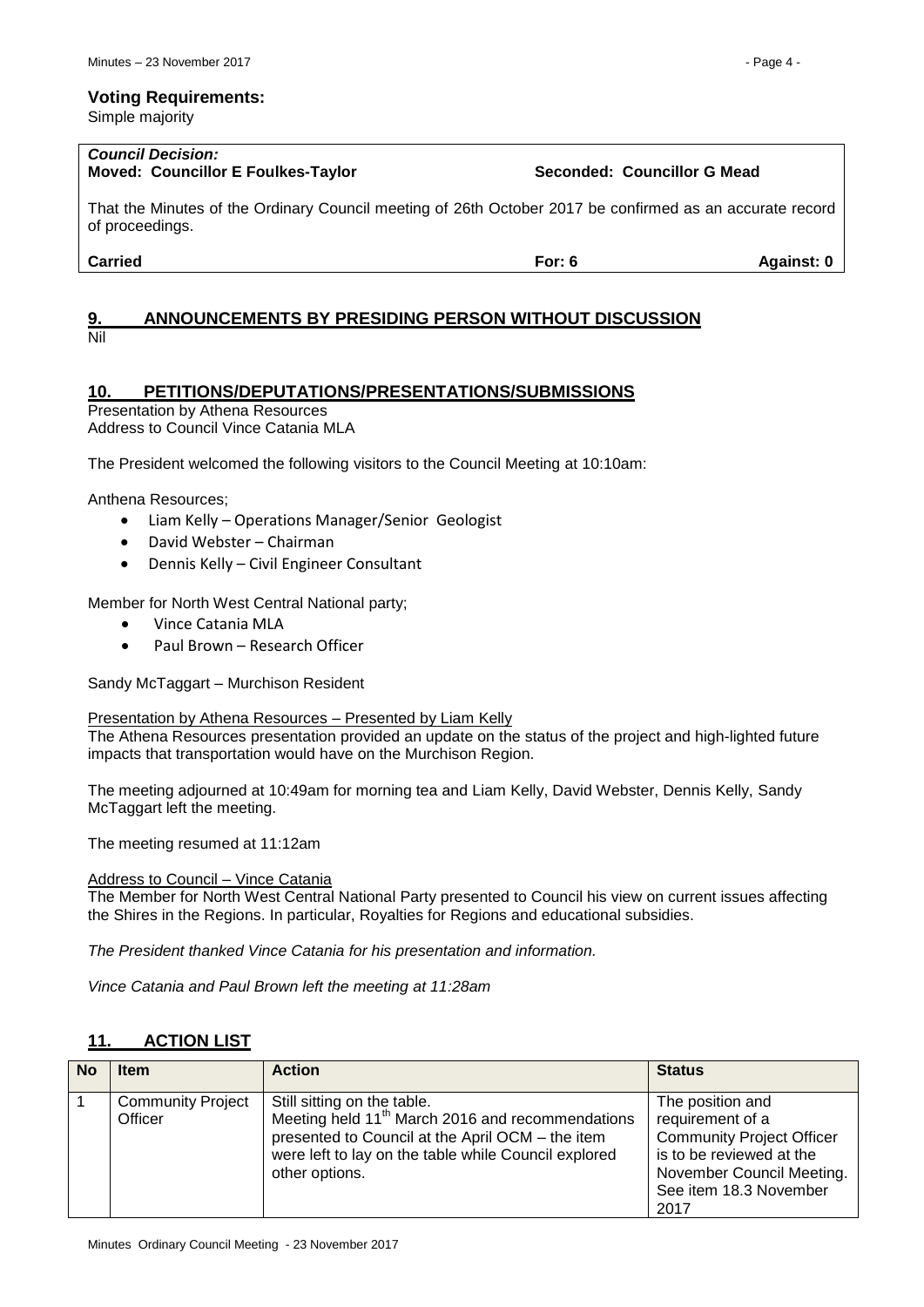| 2 | Cemetery and<br>Remembrance<br>Walk | Completion of the cemetery and names for the<br>remembrance walk. Community to be contacted to<br>suggest names for inclusion.<br>Community Advisory Group to advise Council on<br>these projects.<br>Invitation sent to CAG to meet on Friday 3 June. A<br>surveyor will be at the Murchison Settlement shortly<br>to survey the tip, so will plan to have the Cemetery<br>done as well.                                                                                                                                                                                                                                                                                                                                                                                                                                                                                                                                                              | Following the discussions<br>at the Budget Workshop<br>further work on this project<br>is to be undertaken in<br>2018/19.                                                                                                                                                          |
|---|-------------------------------------|--------------------------------------------------------------------------------------------------------------------------------------------------------------------------------------------------------------------------------------------------------------------------------------------------------------------------------------------------------------------------------------------------------------------------------------------------------------------------------------------------------------------------------------------------------------------------------------------------------------------------------------------------------------------------------------------------------------------------------------------------------------------------------------------------------------------------------------------------------------------------------------------------------------------------------------------------------|------------------------------------------------------------------------------------------------------------------------------------------------------------------------------------------------------------------------------------------------------------------------------------|
| 3 | Review of Road<br><b>Network</b>    | Council to conduct a whole of shire road review.<br>Establish roads to be closed/position of roads etc.<br>and work with Landgate and surrounding shires.<br>Full road pick-up has been undertaken by<br>Greenfields and has been finalised - this was mainly<br>to establish correct infrastructure values but will form<br>a good basis from which to start. As an adjunct to<br>this, the CEO was hoping to do a review of the<br>Internal Hierarchy for this meeting, but it has turned<br>out to be more complicated than first thought. The<br>status (ie a road defined by description; a dedicated<br>road; a gazetted road; a closed road) of roads no<br>longer maintained needs to be identified before the<br>Shire can progress with this. Undesignated<br>unsurveyed roads were bought up as a discussion<br>point at the May zone meeting. Paul Rosair did a<br>presentation to the March OCM, which was<br>discussed at the April OCM. | Landgate has been asked<br>to provide a list of gazetted<br>roads Shire of Murchison<br>Landgate<br>advised<br>that<br>roads were<br>longer<br>no<br>gazetted and have sent<br>through a list of named<br>roads. Further information<br>is being sort on the gazettal<br>of roads. |

### **Recommendation:**

That the Action List be accepted.

#### *Discussion:*

*The CEO spoke to the Action List. Item No.1 to be covered in Agenda. Item No.3 further actions have been identified and are being followed up.*

#### **Voting Requirements:**

Simple majority

| <b>Council Decision:</b><br><b>Moved: Councillor A Whitmarsh</b> | <b>Seconded: Councillor P Squires</b> |            |
|------------------------------------------------------------------|---------------------------------------|------------|
| That the Action List be accepted.                                |                                       |            |
| <b>Carried</b>                                                   | For: $6$                              | Against: 0 |

# <span id="page-4-0"></span>**12. DISCLOSURE OF INTERESTS**

Nil

# <span id="page-4-1"></span>**13. REPORTS OF OFFICERS**

### <span id="page-4-2"></span>**13.1 Monthly Plant Report – Works Supervisor**

| October 2017            |      |        |            | <b>Hours</b> |            |              |            | <b>YTD</b>             |             |  |
|-------------------------|------|--------|------------|--------------|------------|--------------|------------|------------------------|-------------|--|
| * No Meter ** New Meter |      |        |            | <b>Start</b> | <b>End</b> | <b>Total</b> |            | <b>Operating Costs</b> |             |  |
| <b>Plant Item</b>       | Year | Rego   | 1 July '17 | Hrs/kms      | Hrs/km     | <b>Month</b> | <b>YTD</b> | <b>Plant</b>           | <b>Fuel</b> |  |
| P.01 JD Grader          | 2011 | MU1063 | 9242       | 9682         | 9801       | 119          | 559        | 12201.09               | 7534.80     |  |
| P.02 Cat Grader 12H     | 2005 | MU 141 | 15732      | 16021        | 16021      | Traded       | 289        | 5519.23                | 5530.80     |  |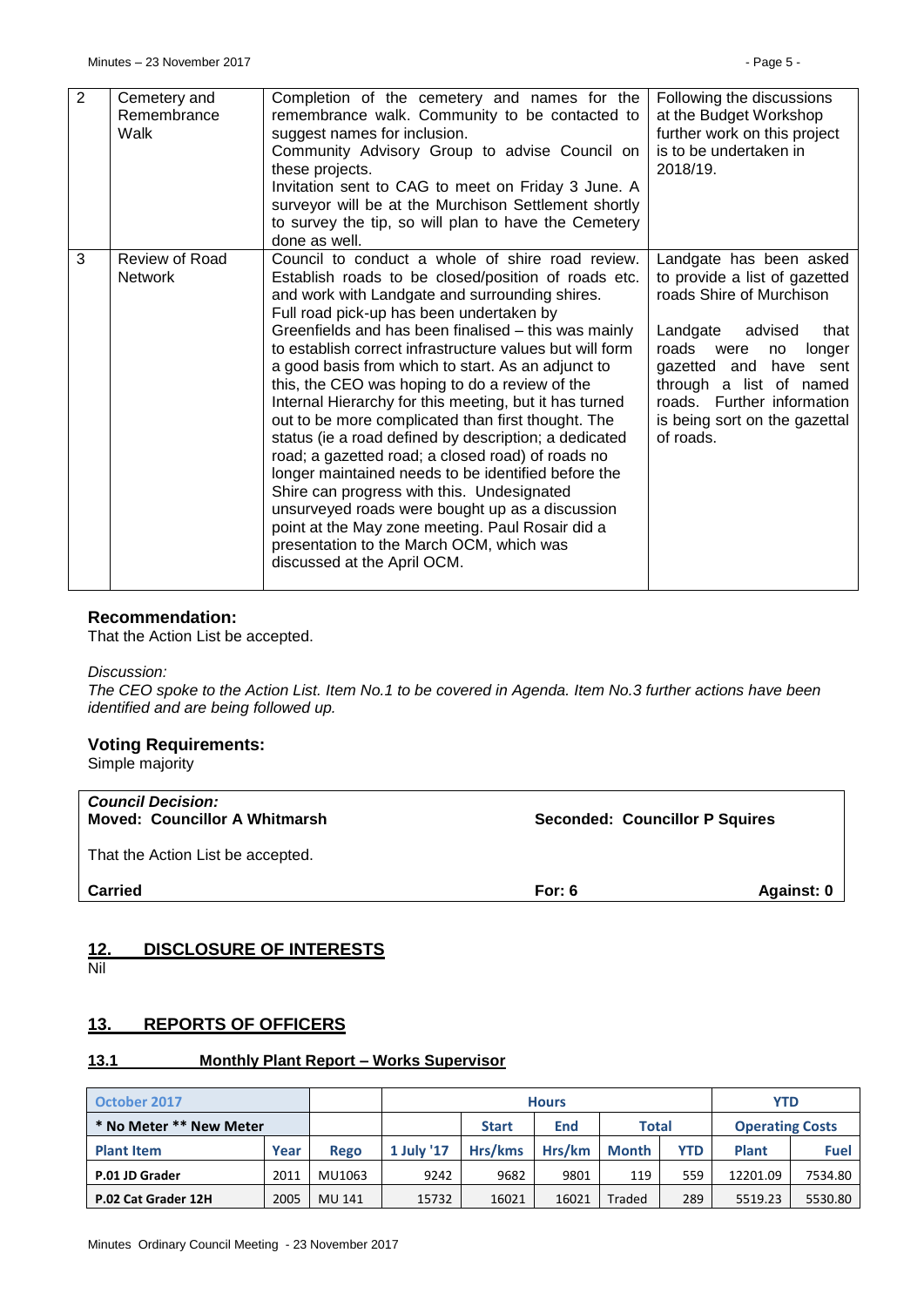| P15003 JD 6WD Grader            | 2012 | MU121           | 1829         | 2249   | 2387         | 138          | 558          | 5990.00 | 8508.00           |
|---------------------------------|------|-----------------|--------------|--------|--------------|--------------|--------------|---------|-------------------|
| P081 JD Grader                  | 2017 | MU105           | 0            | 46     | 190          | 144          | 144          | 2029.28 | 0.00 <sub>1</sub> |
| P.04 New/H Ford Tractor         | 2006 | <b>MU380</b>    | 2167         | 2269   | 2311         | 42           | 144          | 523.01  | 208.80            |
| P.05 Dolly 1-Red **             | 2001 | MU 2003         | 0            | 2436   | 3736         | 1300         | 3736         | 3059.47 | n/a               |
| P.07 Nissan UD                  | 2009 | 000 MU          | 217729       | 219098 | 219468       | 370          | 1739         | 2029.67 | 913.20            |
| P.08 Dolly 2-Black              | 2000 | MU 2009         | 17885        | 21531  | 21776        | 245          | 3891         | 4533.22 | n/a               |
| P.09 Iveco P/Mover              | 2003 | MU1065          | 333380       | 334656 | 336648       | 1992         | 3268         | 4425.72 | 1947.60           |
| P.10 Iveco W/Truck (hrs) *      | 2004 | <b>MU00</b>     | 11403        | 11870  | 11870        | 0            | 467          | 1823.93 | 4293.60           |
| P.11 Komatsu Dozer              | 1997 |                 | 2300         | 2675   | 2815         | 140          | 515          | 8727.85 | 7326.00           |
| P.13 Tri-Axle L/L Float         | 2008 | <b>MU 663</b>   | 28490        | 29900  | 29900        | $\mathbf 0$  | 1410         | 1011.83 | n/a               |
| P.14 No. 2 Float                | 2001 | <b>MU 2004</b>  | 10505        | 11427  | 11427        | 0            | 922          | 609.52  | n/a               |
| P.17 Side Tipper                | 2001 | <b>MU 662</b>   | 25124        | 28609  | 29908        | 1299         | 4784         | 1025.99 | n/a               |
| P.18 Side Tipper                | 2001 | MU2010          | 10314        | 15736  | 15985        | 249          | 6998         | 4097.79 | n/a               |
| P.24 30K W/Tanker Trailer       | 2005 | <b>MU 2024</b>  | 7658         | 11145  | 13871        | 2726         | 16597        | 2737.67 | n/a               |
| P.27 Volvo Loader               | 2006 | MU 65           | 8787         | 9020   | 9134         | 114          | 6021         | 1986.73 | 3526.80           |
| P.28 Isuzu Dmax                 | 2009 | <b>MU300</b>    | 225000       | 228042 | 229536       | 1494         | 4536         | 524.37  | 577.20            |
| <b>P.32 Construction Gen</b>    |      |                 | 25281        | 25283  | 25675        | 392          | 394          | 352.97  | 0.00              |
| P.33 Maintenance Gen            |      |                 | 11798        | 13125  | 13458        | 333          | 1660         | 458.12  | 2188.80           |
| <b>P.34 Generator Perkins *</b> |      | Mechanic        | 1744         | 1744   | 1744         | 0            | 0            | 677.86  | 99.60             |
| P.35 Generator 1-110kva         | 2011 |                 | 26523        | 26824  | 26928        | 104          | 405          | 2868.56 | 32604.00          |
| P. 17035 New Generator          | 2016 |                 | 2446         | 4337   | 4934         | 597          | 2488         |         |                   |
| P.37 Forklift                   |      |                 | 12634        | 12663  | 12667        | 4            | 33           | 2700.87 | 399.60            |
| P.40A Toyota Hilux              | 2014 | 01MU            | 104000       | 113038 | 115716       | 2678         | 11716        | 896.00  | 1269.60           |
| P.41 Cat 938G Loader            | 2004 | MU 193          | 5850         | 6012   | 6027         | 15           | 177          | 1022.70 | 2382.00           |
| P.43 Bomag Roller               | 2012 | MU1027          | 3537         | 3611   | 3637         | 26           | 100          | 4336.76 | 1122.00           |
| P.48 Dog Fuel Trailer *         | 1979 | MU 2026         | 0            | 0      | 0            | 0            | 0            | 69.54   | n/a               |
| P.49 Dog Fuel Trailer *         | 1972 | MU 2005         | $\mathbf{0}$ | 0      | $\mathbf{0}$ | $\mathbf{0}$ | $\mathbf{0}$ | 93.46   | n/a               |
| P.54 Isuzu T/Top                | 2005 | MU 1002         | 181148       | 182491 | 182491       | Traded       | 1343         | 499.24  | 441.60            |
| P.55 Toyota Prado               | 2012 | MU1011          | 100507       | 105405 | 109896       | 4491         | 9389         | 621.19  | 657.75            |
| P.57 Great Wall                 | 2012 | MU 167          | 63922        | 68780  | 69443        | 663          | 5521         | 2076.04 | 547.08            |
| P.59 45ft Flat Top *            | 1978 | MU2044          | 0            | 0      | $\mathbf{0}$ | 0            | 0            | 1168.48 | n/a               |
| P.60 Mercedes PTV               | 2004 | MU 1009         | 103624       | 103793 | 103902       | 109          | 278          | 1900.47 | 54.00             |
| P.61 Kenworth P/Mover           | 2004 | <b>MU 000</b>   | 104665       | 110490 | 111798       | 1308         | 7133         | 4839.81 | 7263.30           |
| P.64 Isuzu Construction         | 2013 | MU 140          | 136312       | 143480 | 145995       | 2515         | 9683         | 4455.18 | 2229.60           |
| P.65 Generator 9KVA *           | 2013 | H/ Maint        | 6391         | 7777   | 7777         | 0            | 1386         | 408.48  | 3340.80           |
| P.67 Roadwest S/Tipper          | 2013 | MU2042          | 83079        | 89282  | 90594        | 1312         | 7515         | 873.43  | n/a               |
| P.68 Bomag Padfoot              | 2013 | MU1071          | 2055         | 2215   | 2283         | 68           | 228          | 2573.57 | 1821.60           |
| P.72 Isuzu Fire Truck           | 2013 | MU1068          | 2149         | 2364   | 2364         | 0            | 215          | 1549.59 | 14.26             |
| P.73 Toyota Fast Attack         | 2014 | MU1069          | 8900         | 8900   | 8900         | 0            | 0            | 944.39  | 0.00              |
| P.80 Fuso Canter                | 2017 | <b>MU120</b>    | 0            | 868    | 868          | 868          | 868          | 3311.24 | 0.00              |
| Caravans                        |      |                 |              | n/a    |              | n/a          | n/a          | 2111.41 | n/a               |
| P11076 JD Ride on mower         |      |                 | 937          | 951    | 957          | 6            | 20           | 126.36  | 0.00              |
| P15006 Isuzu Maint              | 2015 | MU1018          | 48269        | 59321  | 61676        | 2355         | 13407        | 3218.36 | 3154.80           |
| P16063 Toyota Prado             | 2016 | MU <sub>0</sub> | 29327        | 37993  | 40152        | 2159         | 10825        | 3132.47 | 1174.74           |
| P16075 Kuboto Mower             | 2016 |                 | 175          | 200    | 222          | 22           | 47           | 70.94   | 33.60             |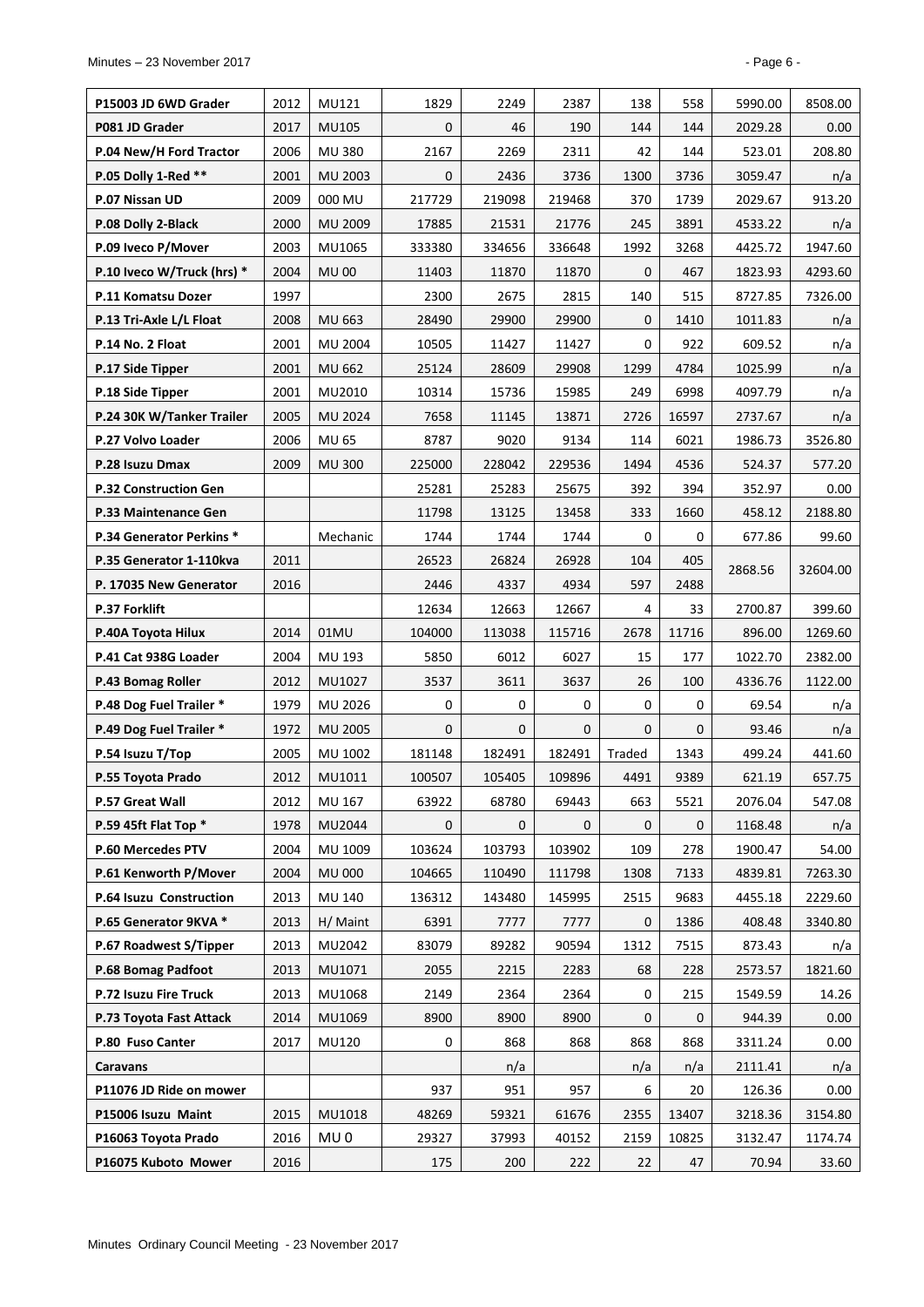# <span id="page-6-0"></span>**13.2 Works Report – Works Supervisor**

#### **Construction Crew**

Works on the Carnarvon-Mullewa road between SLK 88.700 - 92.915 (approx. 9km north of Curbur) As to date crew have gravel sheeted 3.3km of these works. 700m of sub grade material (material cut off over years of maintenance grading and batter wipe off) still remains to be reformed and then gravel sheeted. A 450mm culvert has been extended out from a 7m to 10m running surface. 2 new 300mm culverts have been put in place with one 300mm left to go in. These culverts take out the blind/sharp approaches to where the original floodway's were.

3 low sections needed to be built up approx. 500mm - 1m to correct where water crossed over the road leaving bad wash-outs. These works will also help give a better line of sight when driving over the crest. This 4km section of road has 4 bad blind crests to drive over.

All crests will be sheeted twice due to no material left on the side of road for sub grade.

#### **Maintenance Crew**

After all the traffic from the Landor races the maintenance crew performed a light/patch grade on the Carnarvon-Mullewa road from the north boundary (Murchison/Gascoyne Junction) back to the settlement. Muggon Road was also given a light grade on the way past. With the completion of these works crew then moved onto the section of the Carnarvon-Mullewa road 9km south of the bridge to the southern boundary (Mullewa/Murchison). Crew then returned to the settlement and graded the Butchers Track and the Meeberrie-Wooleen roads. As of the  $16<sup>th</sup>$  of November crew are completing a shoulder grade of the bitumen section on the Carnaryon-Mullewa road from the settlement to the bridge.

#### **Contractor Works – Sealing Carnarvon-Mullewa Road**

B&J Catalano will be completed with the works of re-forming, gravel sheeting and sealing a 9km section from the bridge south, 200m short of the boundary grid of Billabalong and Woolgorong by the 22<sup>nd</sup> of November 2017. A final inspection will be completed on the same date/day.

#### **Contractor Works - Flood Damage**

Them Earthmoving have completed repairs to the flood damaged section of Carnarvon-Mullewa road from the Twin Peaks-Wooleen intersection to the shire southern boundary. (small floodway at Bullardoo still to be resealed). Crew at this stage are repairing damage on the Wooleen-Twin-Peaks road.

Robbro are at this point working on the flood damage section near the Mt Wittenoom intersection on the Beringarra-Pindar road.

### **Heavy Maintenance**

An expression of Interest was sent out for the works of building new bunds, repairing old bunds, finish off the pushing up of contour banks from last year's works and placing in new shorter drains. The contract for these works was awarded to local contractor Squires Resources.

#### **Work Supervisor General**

17<sup>th</sup> October - Construction - pegging 8hrs

- 19<sup>th</sup> October Inspection of Catalano 9km works and Walladar crew grading Beringarra-Pindar road.
- 23<sup>rd</sup> October Construction Grader 8hrs
- 25<sup>th</sup> October Flood damage pre-start meeting on site with Them and Robbro contractors.
- 30<sup>th</sup> October Construction 8hrs Grader
- 31<sup>st</sup> October Flood damage inspection 8hrs
- 3<sup>rd</sup> November Bunding of Old Roads inspection (Innouendy area)
- 6 th November Construction Grader 7hrs
- $13<sup>th</sup>14<sup>th</sup>$  November Construction Grader 16hrs + placing in culverts 16hrs
- 15<sup>th</sup> November Road inspection New Forrest-Yallalong road 5hrs.
- 16<sup>th</sup> November Construction grader 7hrs + placing in culverts.

| Name                  | Length of Road | SLK's Graded | Heavy       | Comments                     |
|-----------------------|----------------|--------------|-------------|------------------------------|
|                       |                | this month   | Maintenance |                              |
| Beringarra-Pindar     | 319.80km       | 120km        |             | Under contract – Light grade |
| Muggon                | 38.75km        | 38km         |             |                              |
| Meeberrie-Woolleen    | 25.22km        | 25km         |             |                              |
| <b>Butchers Track</b> | 64.54km        | 64km         |             |                              |

#### ROADS GRADED OCTOBER – NOVEMBER 2017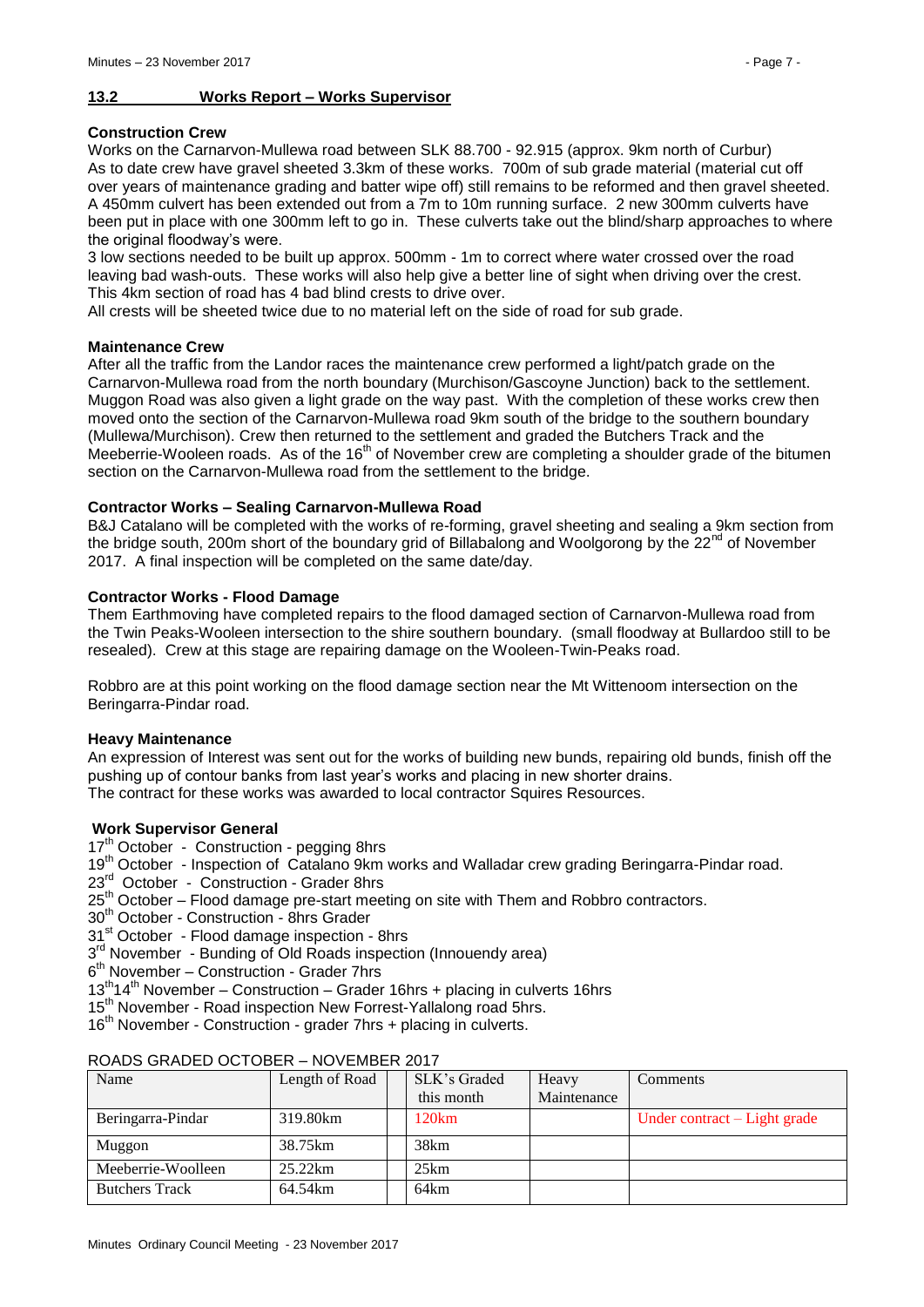| Carnarvon-Mullewa                                                         | 270<br>78.63km | 80km | Light and patch grade |
|---------------------------------------------------------------------------|----------------|------|-----------------------|
| Total of roade arealed this menth 207km by objec arous 1.420km contractor |                |      |                       |

Total of roads graded this month 207km by shire crew + 120km contractor

#### **Recommendation:**

That the Work's Supervisor's report be accepted.

*Discussion:*

*Plant Report*

*The Works Supervisor (WS) discussed the plant report noting that the construction grader hours were lower due to an employee being on medical leave.*

*The WS advised that the Construction Crew is still working north of Curbur. There is 1 culvert to complete. The Maintenance Crew has returned to the Settlement and will be working on the Carnarvon-Mullewa road.*

*He also advised that he and the CEO had carried out the practical completion inspection of the Sealing works south of the bridge on the Carnarvon-Mullewa Road.* 

*The WS further advised that he would be accompanying Greenfield's Supervisor, inspecting the Flood Damage repair works on 24 November 2017.*

### **Voting Requirements:**

Simple majority

| <b>Council Decision:</b><br><b>Moved: Councillor Q Fowler</b> | <b>Seconded: Councillor P Squires</b> |            |
|---------------------------------------------------------------|---------------------------------------|------------|
| That the Work's Supervisor's report be accepted.              |                                       |            |
| Carried                                                       | For: $6$                              | Against: 0 |
|                                                               |                                       |            |

# <span id="page-7-0"></span>**14. ANNOUNCEMENTS CONCERNING MEETINGS ATTENDED**

- Nil
- <span id="page-7-1"></span>**14.1 Shire President**
- Nil

<span id="page-7-2"></span>**14.2 Councillors** Nil

# <span id="page-7-3"></span>**15. REPORTS OF COMMITTEES**

Nil

# <span id="page-7-4"></span>**16. FINANCE**

### <span id="page-7-5"></span>**16.1 Financial Activity Statements October 2017**

| File:              |                                                  |
|--------------------|--------------------------------------------------|
| Author:            | Ina Edwardson - Deputy Chief Executive Officer   |
| Interest Declared: | No interest to disclose                          |
| Date:              | 17 November 2017                                 |
| Attachments:       | Financial Activity Statements to 31 October 2017 |
|                    | <b>Statement of Financial Position</b>           |
|                    | Operating Statement by Program                   |
|                    | Operating Statement by Nature & Type             |
|                    | <b>Accounts Activity</b>                         |
|                    | <b>General Ledger Trial Balance</b>              |
|                    |                                                  |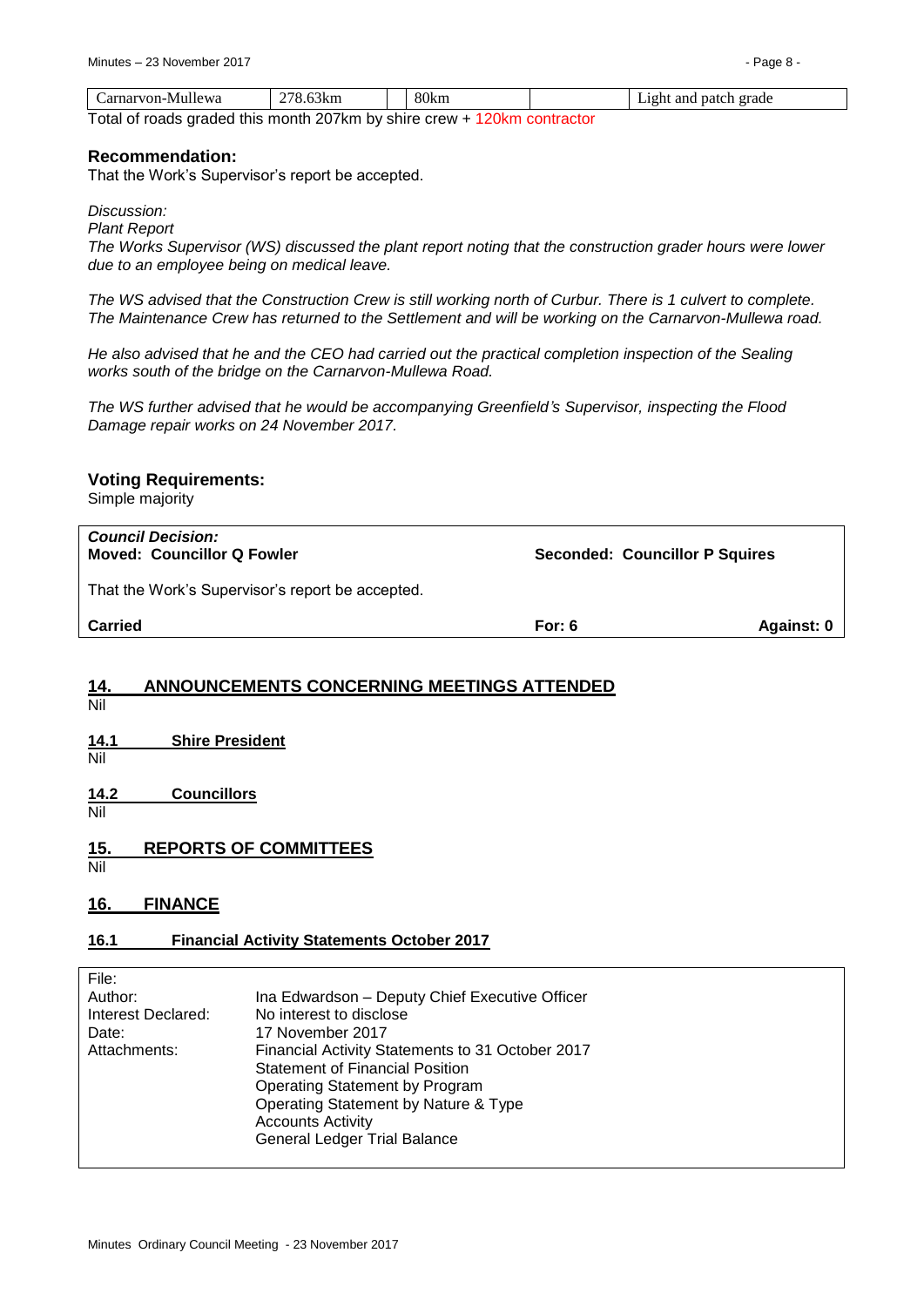#### **Matter for Consideration:**

Council to consider adopting the Monthly Financial Statements for October 2017.

#### **Background:**

The Local Government (Financial Management) Regulations 1996. Regulation 34 requires that local government report on a monthly basis and prescribes what is required to be reported.

| Variances - YTD Budget to YTD<br>Actual             |               |           |
|-----------------------------------------------------|---------------|-----------|
| <b>Budgeted Closing Funding</b><br>Surplus(Deficit) |               | 1,637,517 |
| Plus Variance to Opening Surplus                    | 100,322       |           |
| Plus Operating Revenues down                        | 41,546        |           |
| Plus Operating Expenditure down                     | 2,310,541     |           |
| <b>Plus Operating Activities Excluded</b>           | 123,843       |           |
| Plus Investing Activities down                      | 822,311       |           |
| Less Transfer from reserves down                    | (1, 164, 355) |           |
| Plus Transfer to reserves down                      | 229,583       |           |
| <b>Total Variances</b>                              |               | 2,463,791 |
| Actuals Closing surplus (Deficit)                   |               | 4,101,309 |

Refer to October 2017 Financials for explanation of variances. Review of the YTD Budgets will be completed by December 2017.

The following Term Deposits are currently held as at 31 October 2017:

| Beringarra Cue Road Reserve Term Deposit | \$3,765,113 | @ 1.85% Maturity 18/11/2017 |
|------------------------------------------|-------------|-----------------------------|
| Crosslands MCF Term Deposit              | \$371.864   | @ 2.00% Maturity 25/11/2017 |
| Ballinyoo Bridge Term Deposit            | \$1,295,467 | @ 1.85% Maturity 27/11/2017 |

#### **Statutory Environment:**

Local Government Act 1995

Section 6.4–Specifies that a local government is to prepare "such other financial reports" as is prescribed.

Local Government (Financial Management) Regulations 1996 Regulation 34 states:

> (1) A local government is to prepare each month a statement of financial activity reporting on the sources and applications of funds, as set out in the annual budget under regulation 22(1)(d) for that month in the following detail:

(a) Annual budget estimates, taking into account any expenditure incurred for an additional purpose under section 6.8(1) (b) or (c);

(b) Budget estimates to the end of month to which the statement relates;

(c) Actual amounts of expenditure, revenue and income to the end of the month to which the statement relates;

(d) Material variances between the comparable amounts referred to in paragraphs (b) and

(e) The net current assets at the end of the month to which the statement relates.

#### **Strategic Implications:**

Nil.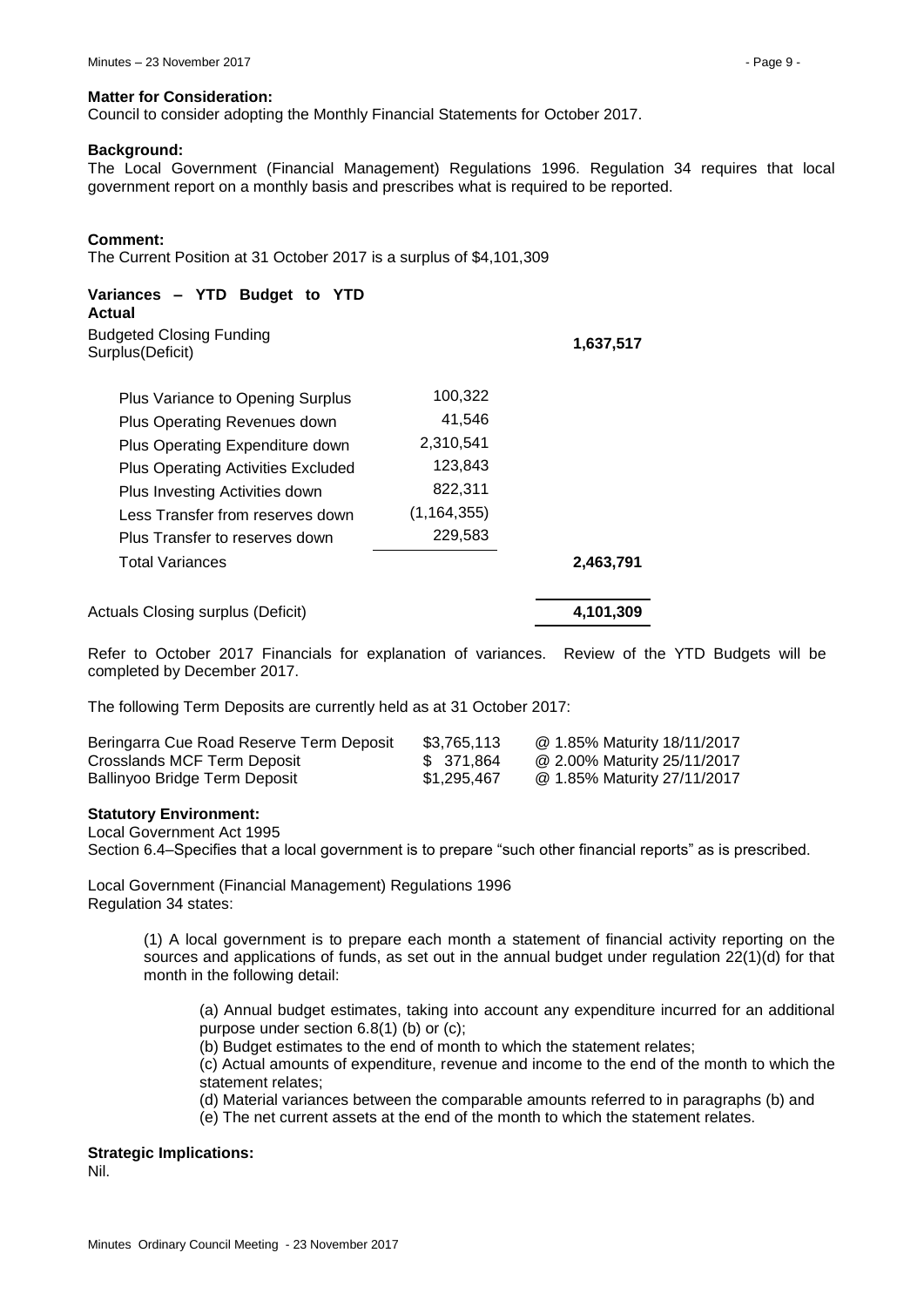# **Policy Implications:**

Nil.

#### **Budget/Financial Implications:**

Reports showing year to date financial performance allow monitoring of actual expenditure, revenue and overall results against budget targets.

### **Sustainability Implications:**

- **Environmental:**
	- There are no known significant environmental considerations
- **Economic:**
- There are no known significant economic considerations
- **Social:**

There are no known significant considerations

**Consultation:**

Moore Stephens

#### **Recommendation:**

That Council adopt the financial statements for the period ending 31 October 2017 as attached.

*Discussion:*

*The DCEO advised that the Shire operations were performing within the year to date budgets. She further advised that the over allocations of overheads and recoveries of costs were still being reviewed.*

*Cr P Squires commented that he had compared current financials to the previous years and appeared to be of similar trends.* 

*The CEO advised that the Flood Damage Contractor invoices are paid monthly and are recouped from Main Roads. He further advised that the Council has a \$3m line of credit with Treasury to manage the cash-flows for Flood Damage.*

#### **Voting Requirements:**

Simple majority

### *Council Decision:* **Moved: Councillor E Foulkes-Taylor Seconded: G Mead**

That Council adopt the financial statements for the period ending 31 October 2017 as attached.

**Carried For: 6 Against: 0**

### <span id="page-9-0"></span>**16.2 Accounts Paid during the period since the last list was adopted/endorsed by Council**

| File:              | 4.37.1                                         |
|--------------------|------------------------------------------------|
| Author:            | Ina Edwardson – Deputy Chief Executive Officer |
| Interest Declared: | No interest to disclose                        |
| Date:              | 17 November 2017                               |
| Attachments:       | EFT & Cheque Details for October 2017          |

#### **Matter for Consideration:**

Endorsement of accounts paid during the month of October 2017.

#### **Background:**

If the local government has delegated to the CEO the exercise of its power to make payments from the municipal fund or the trust fund, then the CEO is to prepare a list of accounts paid by the CEO during the month to present to Council.

#### **Comment:**

Payments made during the month of October 2017 are attached.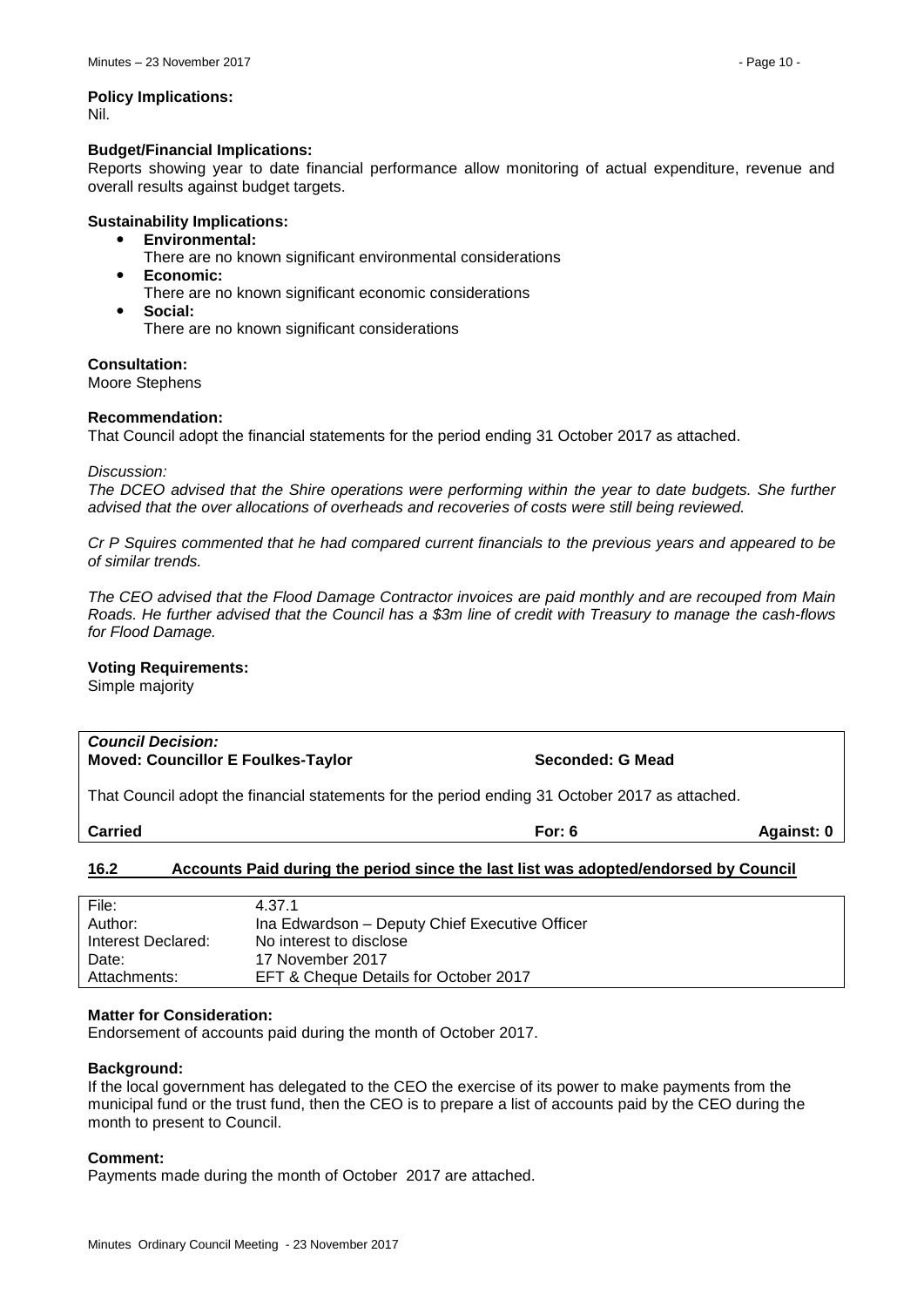#### **Statutory Environment:**

Local Government (Financial Management) Regulations 1996

Regulation 13 states:

(1) If the local government has delegated to the CEO the exercise of its power to make payments from the municipal fund or the trust fund, a list of accounts paid by the CEO is to be prepared each month showing for each account paid since the last such list was prepared -

- (a) the payee's name; and
- (b) the amount of the payment; and
- (c) the date of the payment; and
- (d) sufficient information to identify the transaction.
- (2) A list of accounts for approval to be paid is to be prepared each month showing —

(a) for each account which requires council authorisation in that month —

- (i) the payee's name; and
- (ii) the amount of the payment; and
- (iii) sufficient information to identify the transaction; and
- (b) the date of the meeting of the council to which the list is to be presented
- (3) A list prepared under sub regulation (1) or (2) is to be  $-$

(a) presented to the council at the next ordinary meeting of the council after the list is prepared; and

(b) recorded in the minutes of that meeting.

#### **Strategic Implications:**

None

**Policy Implications:** None

**Budget/Financial Implications:**

Payment from the Municipal, Trust and Reserve Bank Accounts.

#### **Sustainability Implications:**

- **Environmental:**
	- There are no known significant environmental considerations
- **Economic:**
	- There are no known significant economic considerations
- **Social:**

There are no known significant considerations

### **Consultation:**

Moore Stephens

#### **Recommendation:**

That the accounts as per the attached Schedule presented to this meeting totalling \$3,257,863.37 which includes \$1,926,685.94 of intra account transfers for the month of October 2017, be endorsed by Council.

#### *Discussion:*

*Cr E Foulkes-Taylor asked how the destruction of 98 donkeys was verified. Cr G Meads responded that he had verified the number of donkeys destroyed.* 

#### **Voting Requirements:**

Simple majority

# *Council Decision:*

### **Moved: Councillor A Whitmarsh <b>Seconded: Councillor Q Fowler** Seconded: Councillor Q Fowler

That the accounts as per the attached Schedule presented to this meeting totalling \$3,257,863.37 which includes \$1,926,685.94 of intra account transfers for the month of October 2017, be endorsed by Council.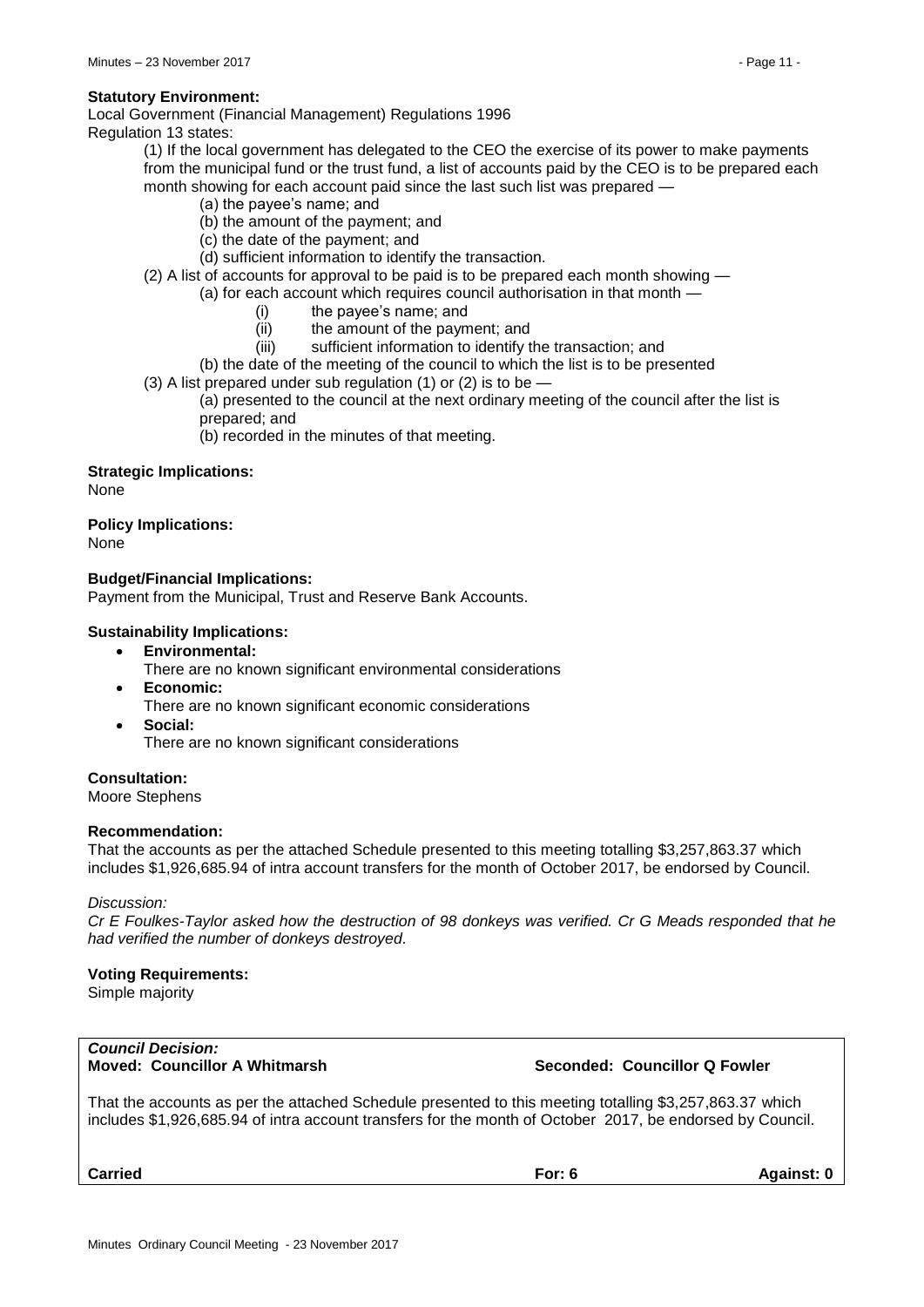# <span id="page-11-0"></span>**17. DEVELOPMENT**

#### <span id="page-11-1"></span>**17.1 Bund Wings**

| File:<br>Author:   | 12.9<br>Peter Dittrich – Chief Executive Officer |
|--------------------|--------------------------------------------------|
| Interest Declared: | Nil                                              |
| Date:              | 19 November 2017                                 |
| Attachments:       | <b>Bund Costing</b>                              |

#### **Matters for Consideration:**

Council to consider amending the Bunds Policy adopted July 2016

### **Background:**

At the July 2016 OCM, Council adopted the following Policy on the construction of bunds, to be included in the Policy Manual:

#### **Bunds Construction**

| <b>Introduction</b>      | Bunds are constructed throughout the Shire on the current road network and on old<br>roads.                               |
|--------------------------|---------------------------------------------------------------------------------------------------------------------------|
| Objective                | To minimise the impact of road works on the Shire's natural environment by<br>directing water flows and limiting erosion. |
| <b>Statutory Context</b> |                                                                                                                           |
| <b>Formal Record</b>     | File 4.40                                                                                                                 |
| History                  | Adopted April 2016<br>Amended July 2016                                                                                   |

#### Policy Statement

This policy applies to the construction of bunds on Shire of Murchison roads that are currently maintained, not on old roads that have been permanently closed.

Drainage bunds are to be constructed by tipping material of substance to a maximum length of 16m, width to be dependent on water pressure on that particular bund, adjacent to the road and then the remainder of the bund is to be pushed up using a bulldozer. The bund is to be pushed up on the downward side of the water flow and is to include a long curving tail, constructed in such a manner as to sheet the water away from the road. Finally, the entire length of the bank, commencing from the end of the tail, is to be lightly bladed along the top to a level finish.

This method of construction will eliminate the potential traffic hazard created by the bulldozer pushing up adjacent to the road and leaving depressions which may fill up with water, attracting animals to drink.

The road bund is to be offset from the drainage bund, on the downward side of water flow.

The bund angle from the road will be site specific and dependant on water flows – the diagram is an example only.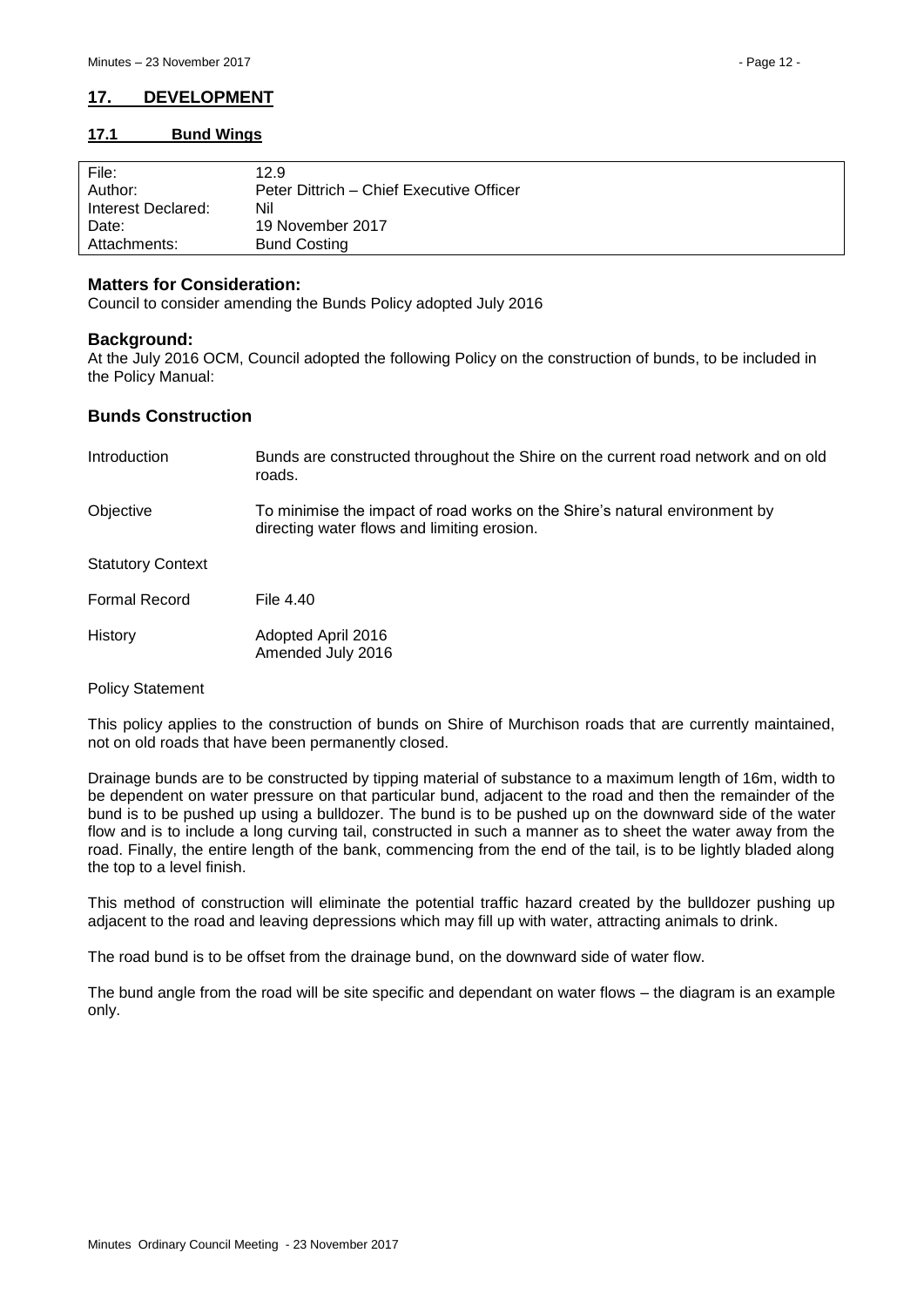

#### **Comment:**

Since then, the works crew and contractors have been instructed to build bunds using the method outlined in the Policy.

The Works Supervisor, in consultation with local contractors, has suggested that the policy be revised to allow the bunds to be constructed in a manner which would minimise the impact on the country. This would imply that the nature of the bund would be decided on a case by case basis.

Advice previously presented to Council at the April 2016 meeting was as follows:

*The following advice came back from Mark Bondietti, Policy Manager Transport and Roads:*

- *Bund formation should be site specific and fit for purpose, based on associated factors such as efficiency and effectiveness, longevity, cost and road traffic safety.*
- *Having established road traffic safety as a significant determining factor in developing the alternate style of bund formation, there is risk associated with Council seeking to develop an instructing policy that would contradict the road traffic safety element and this may ultimately leave Council open to future action in the event of a road incident resulting in injury or property damage.*

# **Statutory Environment:**

#### **Local Government Act 1995**

- s.2.7. Role of council
- (1) The council
	- (a) governs the local government's affairs; and
	- (b) is responsible for the performance of the local government's functions.
- (2) Without limiting subsection  $(1)$ , the council is to  $-$ 
	- (a) oversee the allocation of the local government's finances and resources; and
	- (b) determine the local government's policies.
- s5.41 Functions of the CEO
	- (d) managing day to day operations of the Local Government

### **Policy Implications:**

A revised Policy prescribing the method for constructing bunds.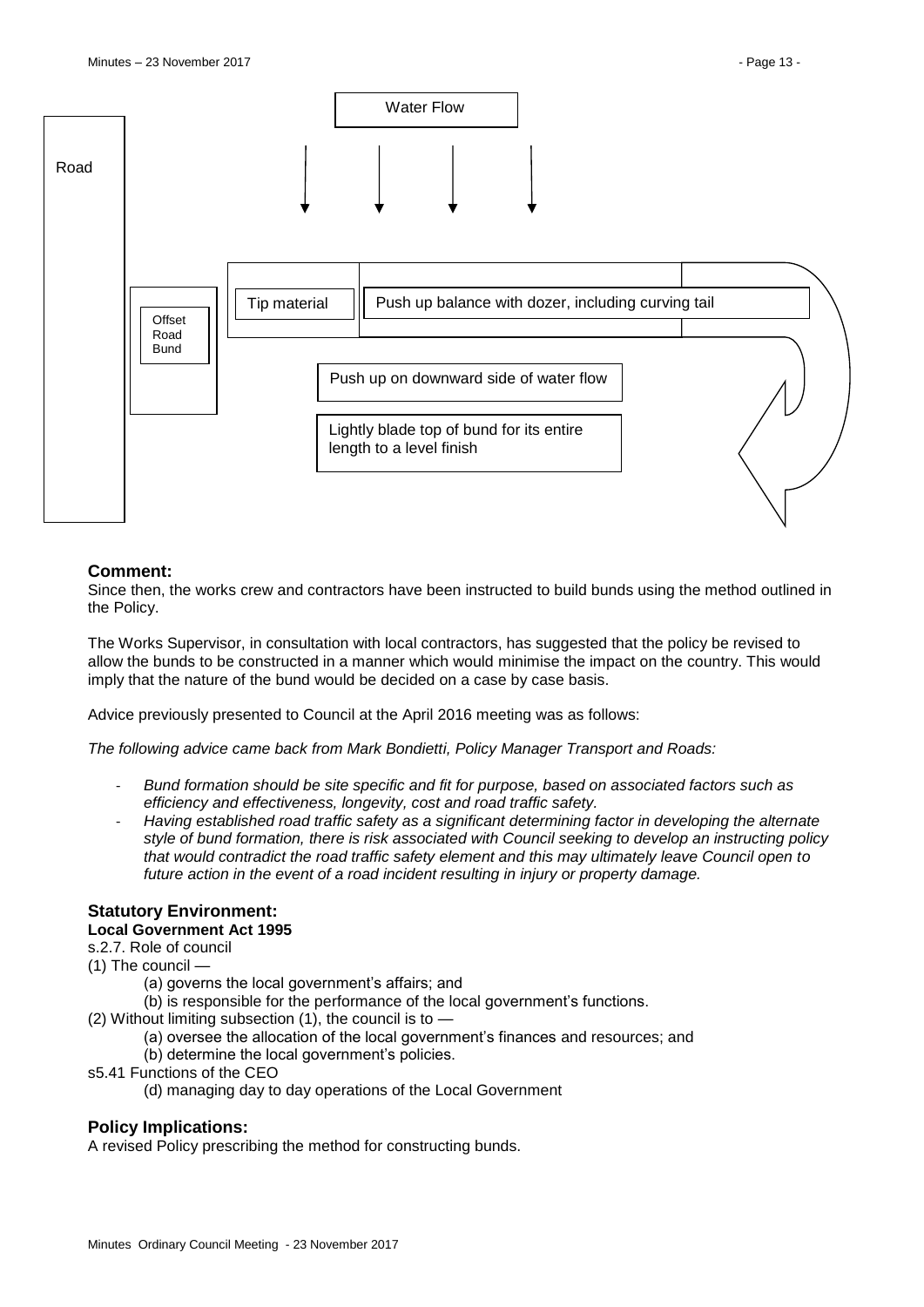# **Budget/Financial Implications:**

Nil

#### **Sustainability Implications:**

- **Environmental:**
	- There are no known significant environmental considerations
- **Economic:**
	- There are no known significant economic considerations
- **Social:** There are no known significant social considerations

### **Consultation:**

Cr P Squires Works Supervisor

#### **Recommendation:**

That the Shire of Murchison amend the Bunds Policy to read:

#### 2.6 Bund Construction

#### Policy Statement

This policy applies to the construction of bunds on Shire of Murchison roads that are currently maintained, not on old roads that have been permanently closed.

The construction method used for drainage bunds is to be determined on a case by case basis after giving due consideration to efficiency and effectiveness, longevity, cost, and road traffic safety.

Road grade gravel is not to be used in the construction of bund wings. Where a drainage bund is constructed by tipping sufficient material of substance, a tail is not required to be constructed.

Where drainage bunds are to be constructed by tipping material of substance and the remainder of the bund is pushed up using a bulldozer. The bund is to be pushed up on the downward side of the water flow and is to include a long curving tail, constructed in such a manner as to sheet the water away from the road.

In any case the width and height of the bund is to be dependent on water pressure on that particular bund. Finally, the entire length of the bank is to be lightly bladed along the top to a level finish.

Generally the settled bund wings should be no higher than the raised road section. The method of construction is to minimise the disturbance of the country, consider the efficiency and effectiveness, longevity, cost, and road traffic safety.

The road bund is to be offset from the drainage bund, on the downward side of water flow.

The bund angle from the road will be site specific and dependant on water flows – the diagram is an example only.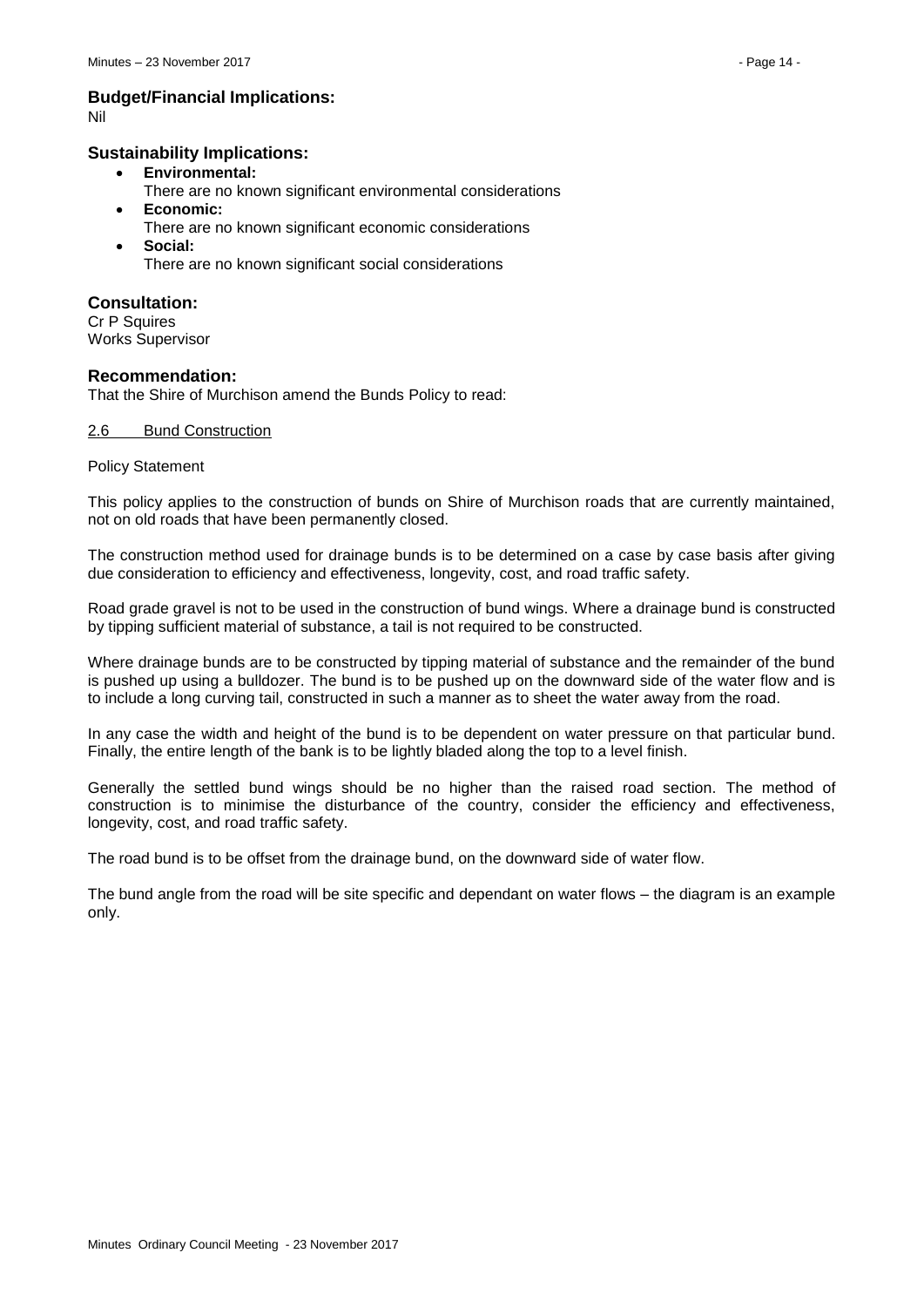

#### *Discussion:*

*The CEO advised that he had consulted with Cr P Squires and the Works Supervisor in the development of the recommendation put forward to Council to amend the Bund Policy.*

*Cr P Squires advised that he had researched the previous policy and recognised the intent and standards set. The amendment to the policy, allows for flexibility.*

*Council agreed to the amended policy with the following changes;*

- *1. Road grade gravel is not to be used in the construction of bund wings*
- *2. Generally settled bund wings should be no higher than the raised road section*

### **Voting Requirements:**

Absolute Majority

# *Council Decision:*

**Moved: Councillor P Squires Seconded: Councillor E Foulkes-Taylor**

That the Shire of Murchison amend the Bunds Policy to read:

2.6 Bund Construction

Policy Statement

This policy applies to the construction of bunds on Shire of Murchison roads that are currently maintained, not on old roads that have been permanently closed.

The construction method used for drainage bunds is to be determined on a case by case basis after giving due consideration to efficiency and effectiveness, longevity, cost, and road traffic safety.

Road grade gravel is not to be used in the construction of bund wings. Where a drainage bund is constructed by tipping sufficient material of substance, a tail is not required to be constructed.

Where drainage bunds are to be constructed by tipping material of substance and the remainder of the bund is pushed up using a bulldozer. The bund is to be pushed up on the downward side of the water flow and is to include a long curving tail, constructed in such a manner as to sheet the water away from the road.

In any case the width and height of the bund is to be dependent on water pressure on that particular bund. Finally, the entire length of the bank is to be lightly bladed along the top to a level finish.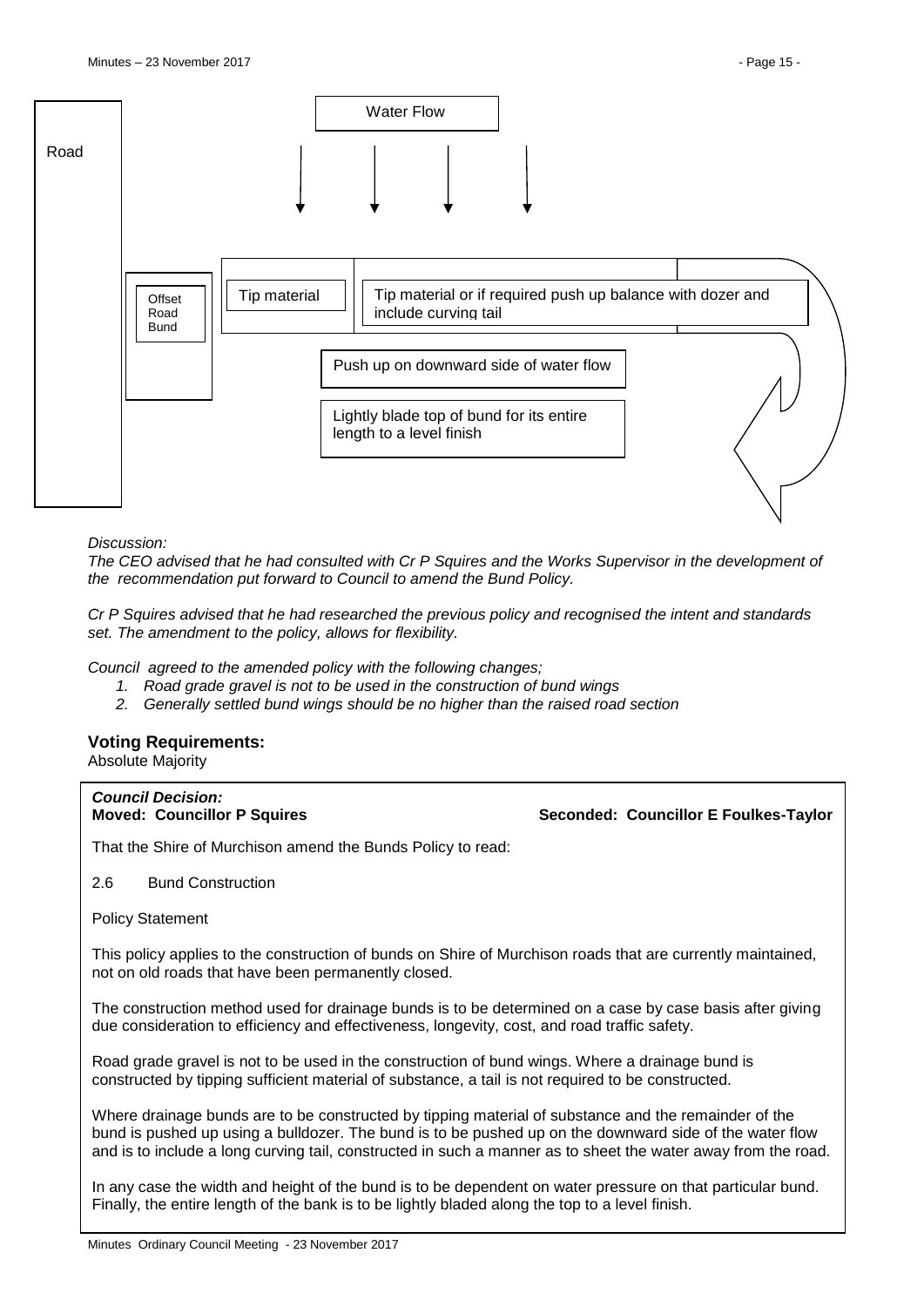Generally the settled bund wings should be no higher than the raised road section. The method of construction is to minimise the disturbance of the country, consider the efficiency and effectiveness, longevity, cost, and road traffic safety.

The road bund is to be offset from the drainage bund, on the downward side of water flow.

The bund angle from the road will be site specific and dependant on water flows – the diagram is an example only.



# <span id="page-15-0"></span>**18. ADMINISTRATION**

### <span id="page-15-1"></span>**18.1 2018 Meeting Dates**

| File:              | 4.16                                     |
|--------------------|------------------------------------------|
| Author:            | Peter Dittrich - Chief Executive Officer |
| Interest Declared: | No interest to disclose                  |
| Date:              | 15 November 2017                         |
| Attachments:       | Nil                                      |

#### **Matter for Consideration:**

Council to consider the meeting dates for Ordinary Council Meetings for 2018.

#### **Background:**

The precedent is that Ordinary Council meetings are held on the fourth Thursday in each month, with the exceptions of January when a recess is traditionally observed and December which is to be held on the third Thursday to allow for Christmas break.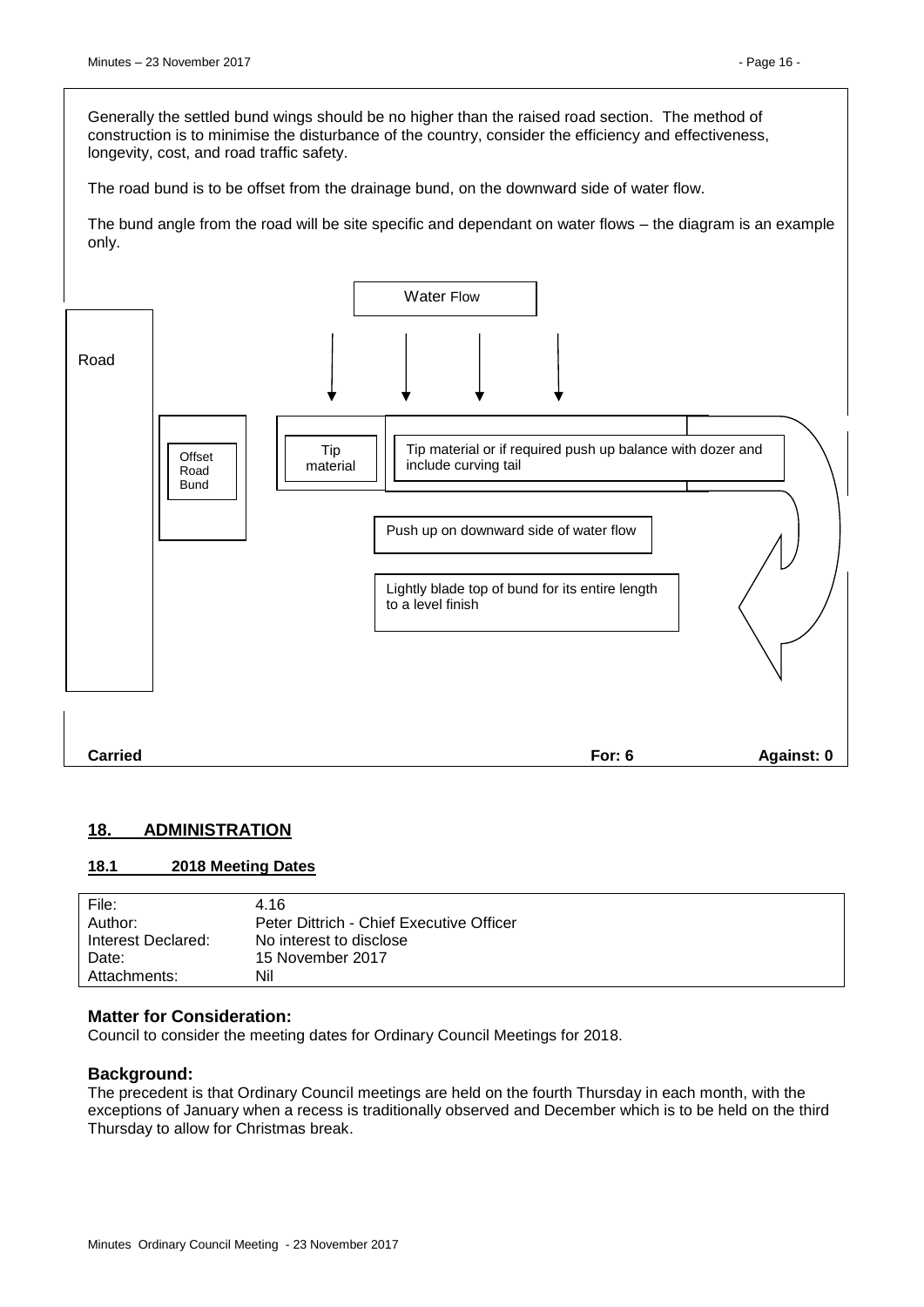#### **Comment:**

This would give the following proposed dates for meetings to be held in 2018:-

January – no meeting February 22<sup>nd</sup> 2018 - Thursday March  $22^{nd}$  2018 - Thursday April  $26^{th}$  2018 - Thursday May 24<sup>th</sup> 2018 - Thursday June  $28^{th}$  2018 - Thursday July 26<sup>th</sup> 2018 - Thursday August 23rd 2018 - Thursday September 27<sup>th</sup> 2018 - Thursday October 25<sup>th</sup> 2018 - Thursday November 22<sup>nd</sup> 2018 - Thursday December 20<sup>th</sup> 2018 - Thursday

### **Statutory Environment:**

Regulation 12(1) of the Local Government (Administration) Regulations 1996 requires that:

(1) At least once each year a local government is to give local public notice of the dates on which and the time and place at which -

(a) the ordinary council meetings; and

(b) the committee meetings that are required under the Act to be open to members of the public or that are proposed to be open to members of the public, are to be held in the next 12 months.

#### **Strategic Implications:**

Nil

**Policy Implications:**

Nil

**Financial Implications:** Nil

**Consultation:**

Nil

### **Recommendation:**

That Council gives local public notice of its scheduled meetings for 2018 as follows:-

#### **Shire of Murchison 2018 Ordinary Council Meeting Dates**

The following ordinary Council meetings are open to the public commencing at 10am on the dates as shown below. All meetings are held in Council Chambers, Murchison Settlement, WA.

#### **Ordinary Council Meeting Dates 2018 – 10am**

 $January - no meeting$ February 22<sup>nd</sup> 2018 - Thursday<br>March 22<sup>nd</sup> 2018 - Thursday June  $28^{th}$  2018 – Thursday

July 26<sup>th</sup> 2018 - Thursday August  $23^{\text{rd}}$  2018 - Thursday March  $22^{nd}$  2018 - Thursday  $\overline{a}$  September 27<sup>th</sup> 2018 - Thursday April 26<sup>th</sup> 2018 - Thursday May 24<sup>th</sup> 2018 - Thursday May 24<sup>th</sup> 2018 - Thursday October  $25<sup>th</sup>$  2018 - Thursday November 22<sup>nd</sup> 2018 - Thursday December  $20^{th}$  2018 – Thursday

*Discussion:*

*The CEO to give notice to the public of the 2018 Ordinary Council meeting Dates for 2018.*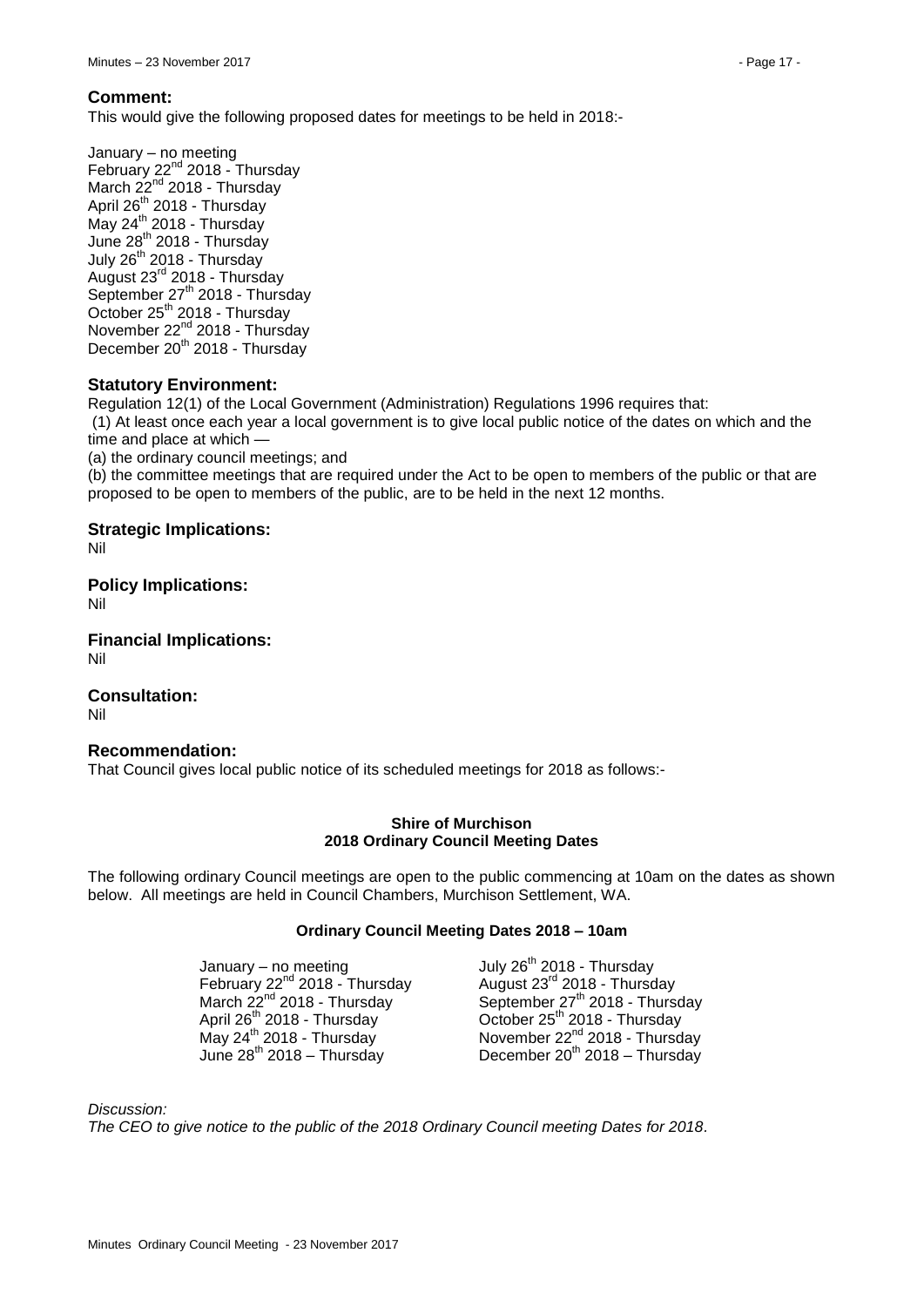Simple Majority

# *Council Decision:*

**Moved: Councillor A Whitmarsh <b>Seconded: Councillor P Squires** Seconded: Councillor P Squires

That Council gives local public notice of its scheduled meetings for 2018 as follows:-

Shire of Murchison 2018 Ordinary Council Meeting Dates

The following ordinary Council meetings are open to the public commencing at 10am on the dates as shown below. All meetings are held in Council Chambers, Murchison Settlement, WA.

### **Ordinary Council Meeting Dates 2018 – 10am**

January – no meeting July 26th 2018 - Thursday February 22nd 2018 - Thursday August 23rd 2018 - Thursday March 22nd 2018 - Thursday September 27th 2018 - Thursday April 26th 2018 - Thursday October 25th 2018 - Thursday May 24th 2018 - Thursday November 22nd 2018 - Thursday June 28th 2018 – Thursday December 20th 2018 - Thursday

### **Carried For: 6 Against: 0**

# <span id="page-17-0"></span>**18.2 Community Members - Working Group Members**

| File:              | 4.70                                          |
|--------------------|-----------------------------------------------|
| Author:            | Peter Dittrich – Chief Executive Officer      |
| Interest Declared: | No interest to disclose                       |
| Date:              | 14 <sup>th</sup> November 2017                |
| Attachments:       | 18.2 Attachments Written Nominations Received |

#### **Matter for Consideration:**

Council to determine the membership of Working Groups following the Call for nominations emailed to the community on 3<sup>rd</sup> November 2017.

#### **Background:**

At its October 2017 Ordinary Meeting Council resolved to invite members of the community to nominate for positions on 6 working groups. The positions vacant are show in the table below:

| <b>COMMITTEE/WORKING</b><br><b>GROUP</b>                   | <b>MEMBER</b>        | <b>MEMBER</b>        | <b>MEMBER</b>        | <b>STAFF</b> | <b>STAFF</b>                                 | <b>COMMUNITY</b>                   |
|------------------------------------------------------------|----------------------|----------------------|----------------------|--------------|----------------------------------------------|------------------------------------|
| <b>Accident Prevention</b><br><b>Working Group</b>         | E Foulkes-<br>Taylor |                      |                      | CEO          |                                              | To be advertised<br>- 3 positions  |
| <b>Community Advisory Group</b>                            | E Foulkes-<br>Taylor | Q Fowler             |                      | CEO          | <b>Works</b><br>Supervisor<br>Gardener       | To be advertised<br>$-3$ positions |
| Murchison Community<br><b>Fund Management</b><br>Committee | Shire<br>President   |                      |                      | CEO          |                                              | To be advertised<br>- 2 positions  |
| Settlement Drinking Water<br>Working Group (New)           | P Squires            | R Foulkes-<br>Taylor |                      | CEO          | Works<br>Supervisor<br><b>Health Officer</b> | To be advertised<br>- 1 position   |
| Settlement Power Supply<br>Working Group (New)             | P Squires            | G Mead               | R Foulkes-<br>Taylor | CEO          | <b>Works</b><br>Supervisor                   | To be advertised<br>- 1 position   |
| Wild Dog Control Working<br>Group                          | A Whitmarsh          |                      |                      | <b>CEO</b>   |                                              | To be advertised<br>- 2 positions  |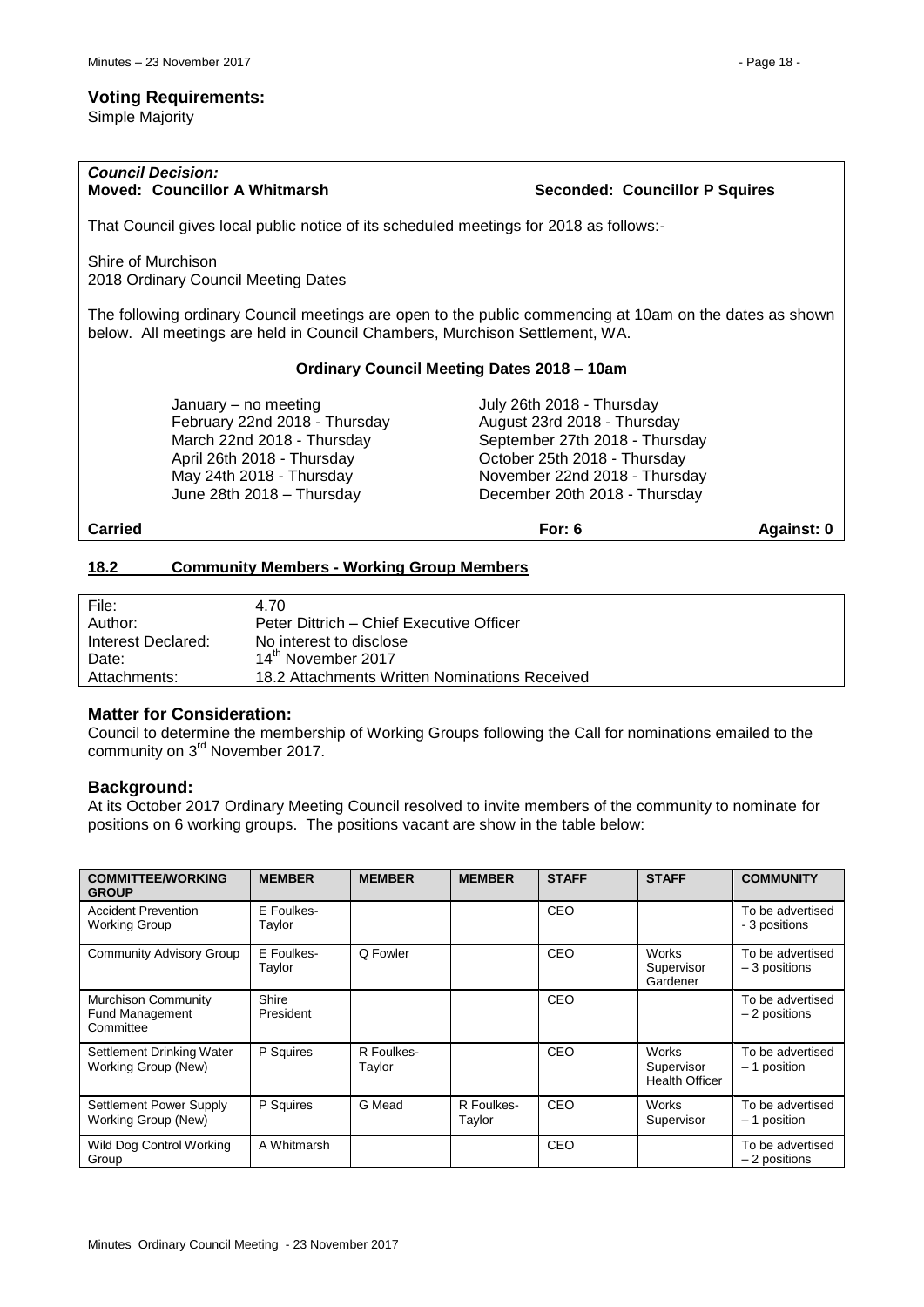An email was sent out to the community on the  $3<sup>rd</sup>$  November 2017 inviting members to nominate for positions on the working groups. Nominations closed at noon on the 14<sup>th</sup> November 2017.

An absolute majority of Council is required to appoint each member to a committee.

#### **Comment:**

As at the close of nominations, two written and one verbal nomination had been received.

The nominations are:

Wild Dog Control Working Group - Peter Mahony

Community Advisory Group – Vicki Dumbris and Paul Lukitsch

#### **Statutory Environment:**

Local Government Act 1995 Part 5 Division 2 Subdivision 2

#### **Strategic Implications:**

Nil

# **Policy Implications:**

Nil

#### **Financial Implications:** Nil

### **Recommendation:**

Council accept the following community member nominations:

Peter Mahony as a community member of the Wild Dog Control Working Group

Vicki Dumbris and Paul Lukitsch as community members of the Community Advisory Group

*Discussion:*

*Council requested that nominations for community members to the various Working Groups be readvertised.*

#### **Voting Requirements:**

Absolute majority

| <b>Council Decision:</b><br><b>Moved: Councillor E Foulkes-Taylor</b>                                                                                                                                                          | Seconded: Councillor A Whitmarsh |            |
|--------------------------------------------------------------------------------------------------------------------------------------------------------------------------------------------------------------------------------|----------------------------------|------------|
| Council accept the following community member nominations:<br>Peter Mahony as a community member of the Wild Dog Control Working Group<br>Vicki Dumbris and Paul Lukitsch as community members of the Community Advisory Group |                                  |            |
| <b>Carried</b>                                                                                                                                                                                                                 | For: $6$                         | Against: 0 |
|                                                                                                                                                                                                                                |                                  |            |

#### <span id="page-18-0"></span>**18.3 Project Officer**

| File:              | 4.20                                     |
|--------------------|------------------------------------------|
| Author:            | Peter Dittrich - Chief Executive Officer |
| Interest Declared: | No interest to disclose                  |
| Date:              | 14 <sup>th</sup> November 2017           |
| Attachments:       | <b>Project Officer</b>                   |

#### **Matter for Consideration:**

Council to consider the position of a Project Officer and the membership of the Project Officer working Group.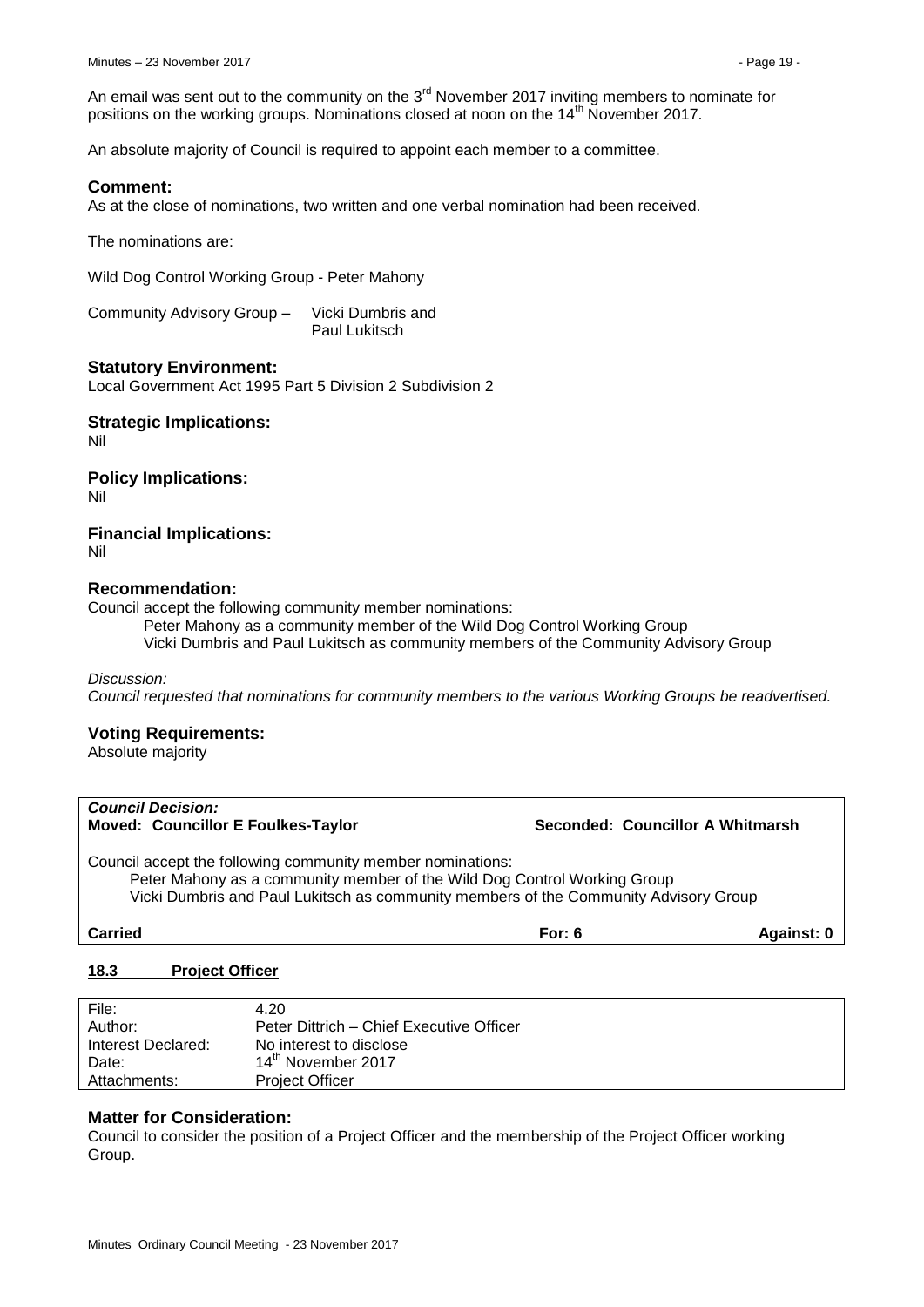#### **Background:**

In the Strategic Community Plan the position of a Project Officer was ranked as priority 4 by the community in the area of Social Priorities. In the overall ranking by Council the position was ranked as Priority 10 in terms of all the projects undertaken by the Shire of Murchison.



The position forms part of the objective "*To develop, co-ordinate, provide and support services and facilities which enhance the quality of community life in the Shire".*

In considering the appointment of a Project Officer, Council would need to consider the role that would be undertaken as well as the full employment cost as well as the cost of the provision of housing, office accommodation and vehicle costs.

Membership of the Project Officer Working Group is also required to be revised. A local government may establish committees of 3 or more persons to assist the council and to exercise the powers and discharge the duties of the local government that can be delegated to committees.

Committees and Working Groups are to report to Council and provide appropriate advice and recommendations on matters relevant to their terms of reference in order to facilitate informed decisionmaking by Council in relation to the legislative functions and duties of the local government that have not been delegated to the CEO.

At any given time, each Councillor is entitled to be a member of at least one committee and if a Councillor nominates himself or herself to be a member of such a committee or committees, Council is to include that Councillor in the persons appointed to at least one of those committees, as the Council so decides.

If at a meeting of the Council, a local government is to make an appointment to a committee that has or could have a Councillor as a Member and the President informs the local government of his wish to be a member of the committee, the local government is to appoint the President to be a member of the committee.

If at a meeting of the council a local government is to make an appointment to a committee that has or will have an employee as a member and the CEO informs the local government of his or her wish -

(a) to be a member of the committee; or

(b) that a representative of the CEO be a member of the committee,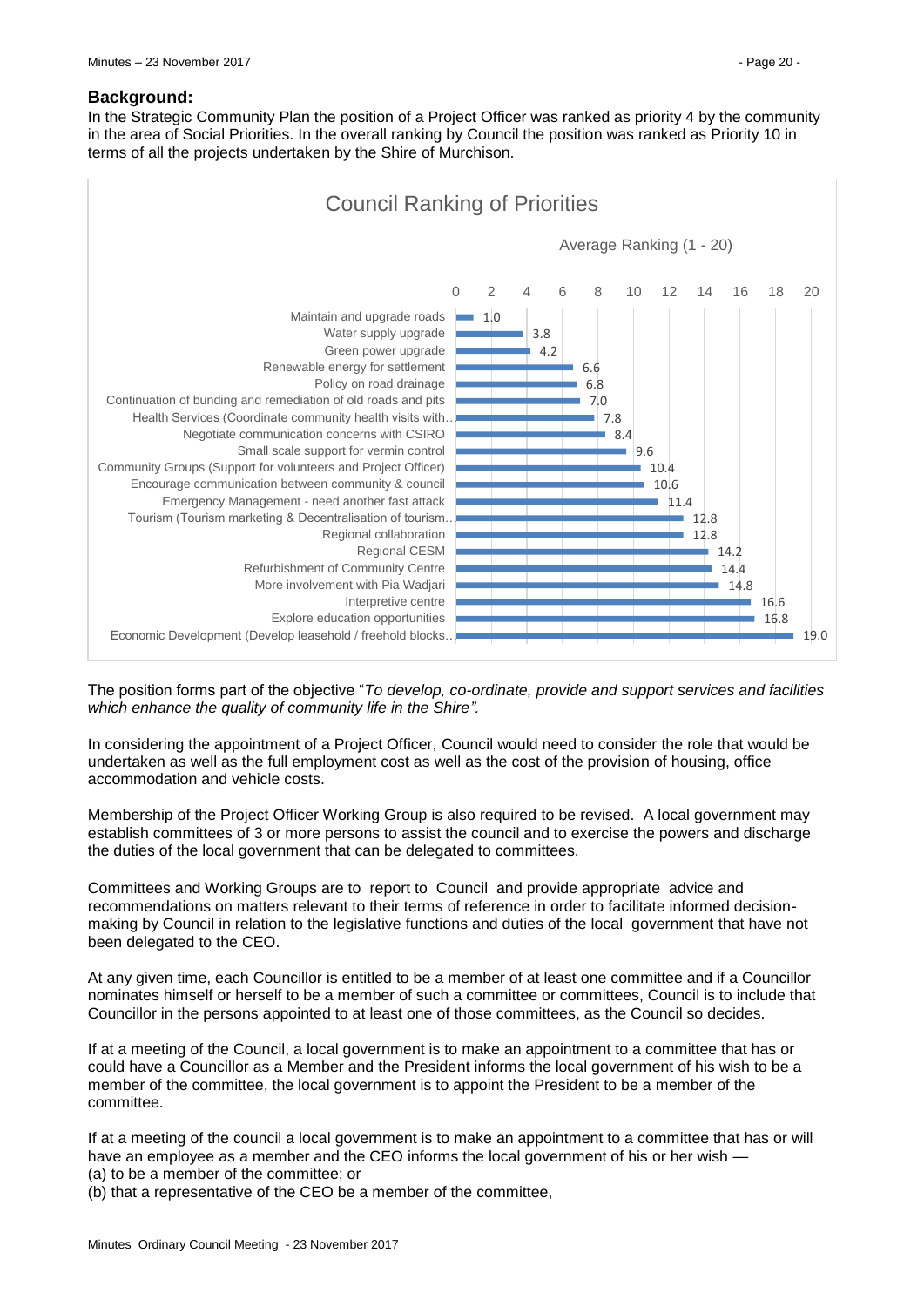the local government is to appoint the CEO or the CEO's representative, as the case may be, to be a member of the committee.

An absolute majority of Council is required to appoint each member to a committee.

Where a Councillor is appointed as a member of a committee, the Councillor's membership of the committee continues until:

- a. the Councillor no longer holds the office of Councillor;
- b. the Councillor resigns from membership of the committee.
- c. the committee is disbanded; or
- d. the next ordinary elections day,
- whichever occurs first.

The members of each committee are to elect a presiding member from among themselves in accordance with the Act. The members of a committee may elect a deputy presiding member among themselves, but any such election is to be in accordance with the Act.

#### **Comment:**

The position of a Project Officer remain a priority of Council and the community. The Shire wishes to progress this item and requests that Council consider the revision of the scope and the membership of the Project Officer Working Group. The revision of the scope will enable greater flexibility and direct the group to consider resource sharing. The revision of the membership is to enable the DCEO to become part of the working group.

#### **Statutory Environment:**

Local Government Act 1995 Part 5 Division 2 Subdivision 2

**Strategic Implications:**

Nil

**Policy Implications:** Nil

**Financial Implications:** Nil

### **Recommendation:**

- 1. That the membership of the Project officer Working Group be revised to consist of two members of Council (who are nominated by Council) the CEO, the DCEO and two members of the community.
- 2. That Council elects the following people (TBA) to be members of the Project Officer Working Groups.
- 3. Community Positions are to be advertised.
- 4. That the scope of the Project Officer Working Group be amended to include the consideration of resource sharing.

#### *Discussion:*

*The CEO advised that the resource sharing option in the amended scope may remove the need to provide housing and office accommodation.* 

#### **Voting Requirements:**

Absolute majority.

# *Council Decision:*

#### **Moved: Councillor P Squires Seconded: Councillor G Mead**

- 1. That the membership of the Project officer Working Group be revised to consist of two members of Council (who are nominated by Council) the CEO, the DCEO and two members of the community.
- 2. That Council elects the following people (TBA) to be members of the Project Officer Working Groups.
- 3. Community Positions are to be advertised.
- 4. That the scope of the Project Officer Working Group be amended to include the consideration of resource sharing.

**Carried For: 6 Against: 0**